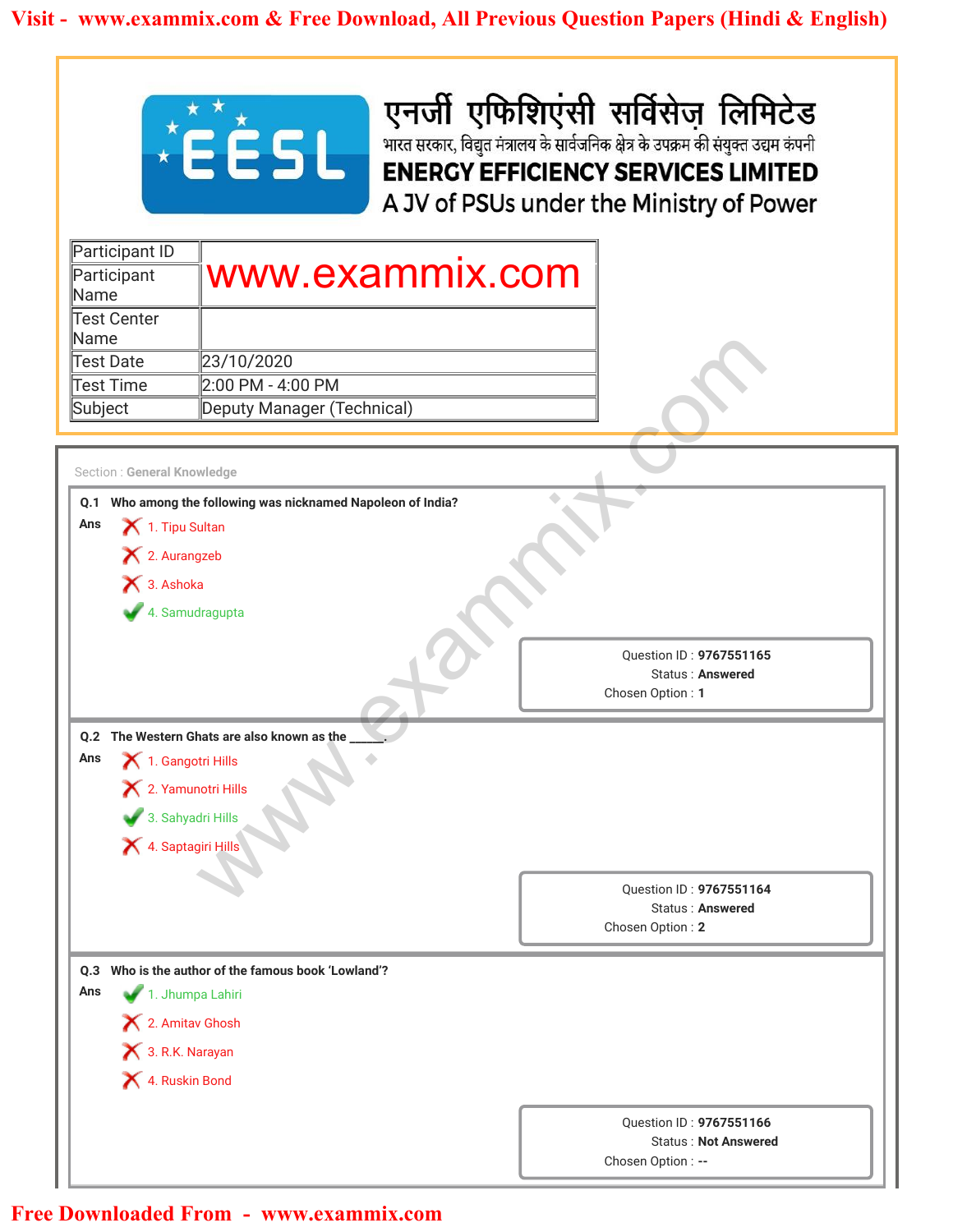| Ans | Q.4 प्रसिद्ध 'सिपी मेला' भारत के निम्नलिखित में से किस राज्य में आयोजित किया जाता है?   |                                                   |
|-----|-----------------------------------------------------------------------------------------|---------------------------------------------------|
|     | $\blacktriangleright$ 1. तेलंगाना                                                       |                                                   |
|     | $\blacktriangleright$ 2. ओडिशा                                                          |                                                   |
|     | 3. हिमाचल प्रदेश                                                                        |                                                   |
|     | $\blacktriangleright$ 4. झारखंड                                                         |                                                   |
|     |                                                                                         |                                                   |
|     |                                                                                         | Question ID: 9767551161<br>Status: Answered       |
|     |                                                                                         | Chosen Option: 2                                  |
|     | Q.5 Which Article of the Indian Constitution gives provision of high courts for states? |                                                   |
| Ans | $\blacktriangleright$ 1. Article 314                                                    |                                                   |
|     | 2. Article 214                                                                          |                                                   |
|     | $\bigtimes$ 3. Article 414                                                              |                                                   |
|     | 4. Article 514                                                                          |                                                   |
|     |                                                                                         |                                                   |
|     |                                                                                         | Question ID: 9767551167                           |
|     |                                                                                         | <b>Status: Not Answered</b><br>Chosen Option : -- |
|     |                                                                                         |                                                   |
|     | Q.6 What is the full form of 'WAN' in software terminology?                             |                                                   |
| Ans | 1. Wide Ample Network                                                                   |                                                   |
|     | X 2. Wide Assessment Network                                                            |                                                   |
|     | X 3. Wide Augmentation Network                                                          |                                                   |
|     | 4. Wide Area Network                                                                    |                                                   |
|     |                                                                                         |                                                   |
|     |                                                                                         | Question ID: 9767551163<br>Status: Answered       |
|     |                                                                                         | Chosen Option: 4                                  |
|     | Q.7 With which sport is the famous 'Hiralal Cup' associated?                            |                                                   |
|     |                                                                                         |                                                   |
| Ans |                                                                                         |                                                   |
|     | 1. Hockey                                                                               |                                                   |
|     |                                                                                         |                                                   |
|     | X 2. Cricket<br>X 3. Football                                                           |                                                   |
|     | 4. Badminton                                                                            |                                                   |
|     |                                                                                         | Question ID: 9767551168                           |
|     |                                                                                         | <b>Status: Answered</b><br>Chosen Option: 1       |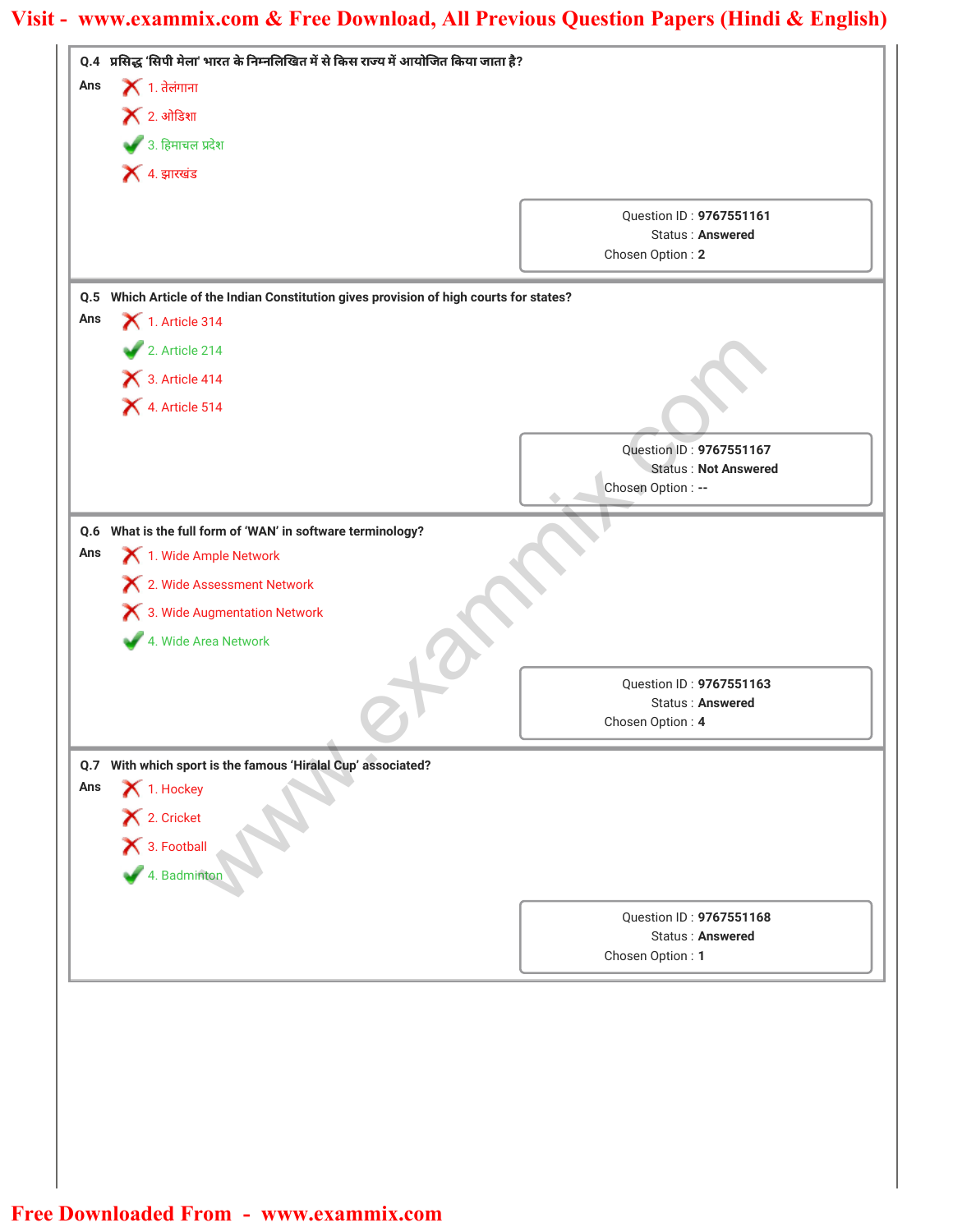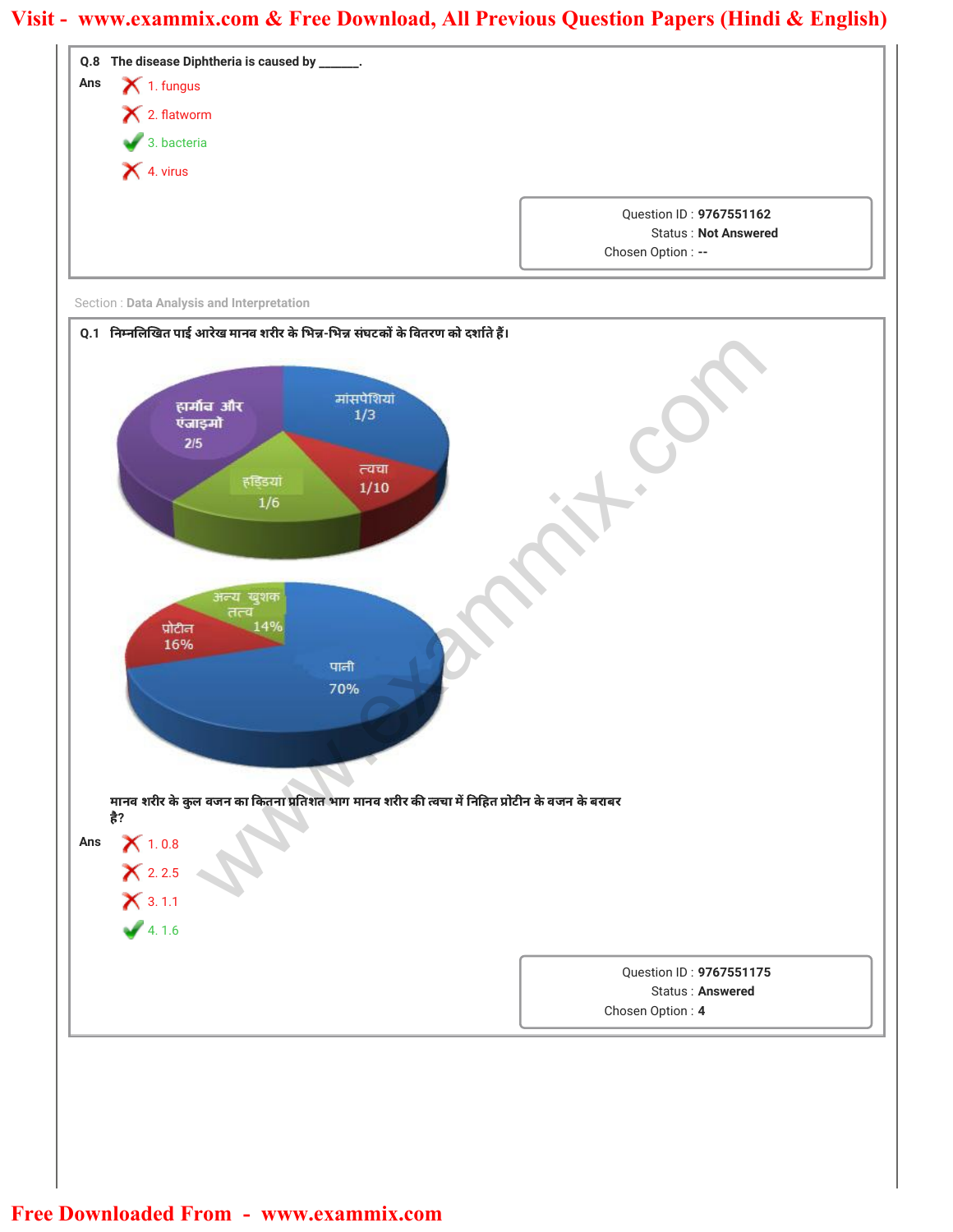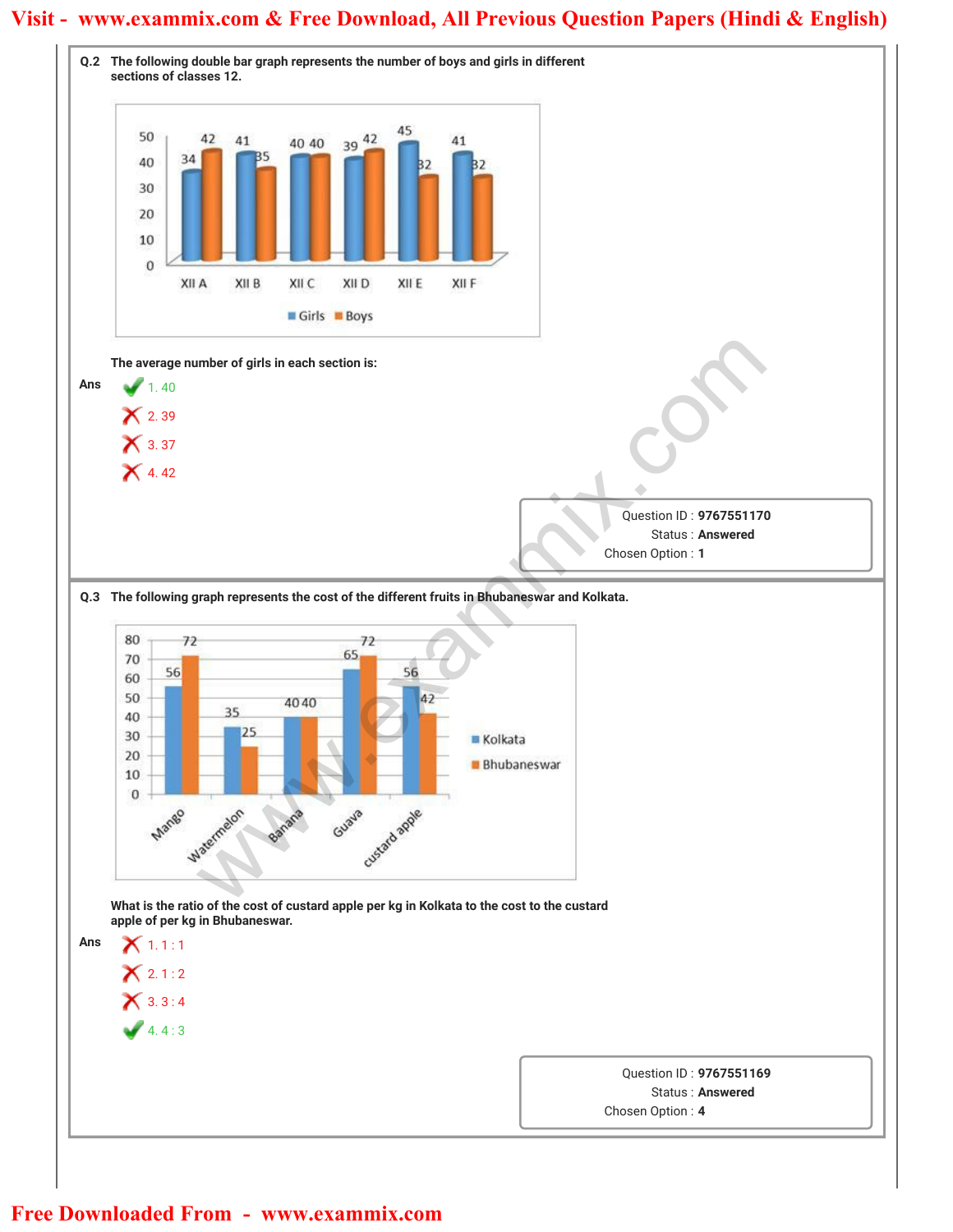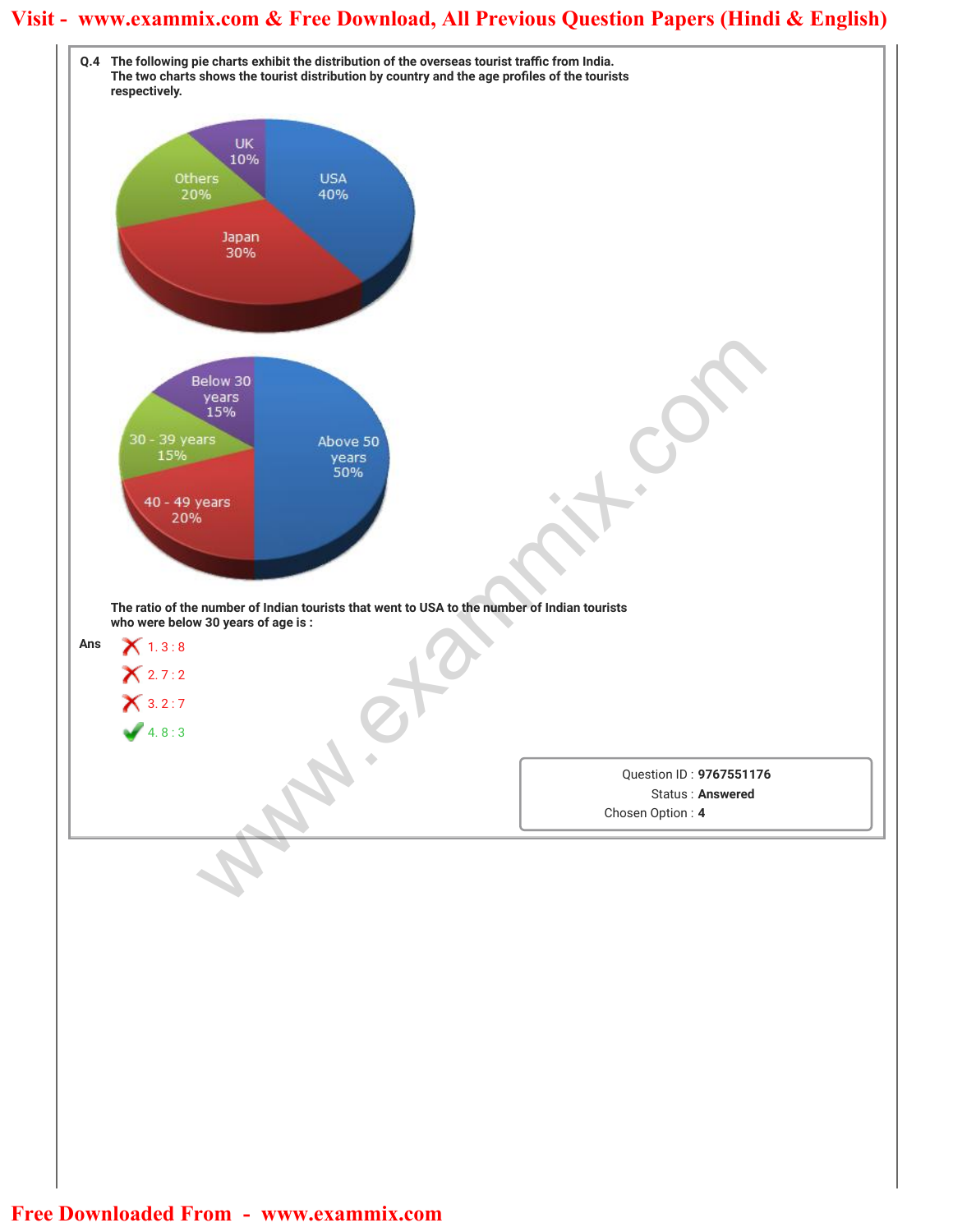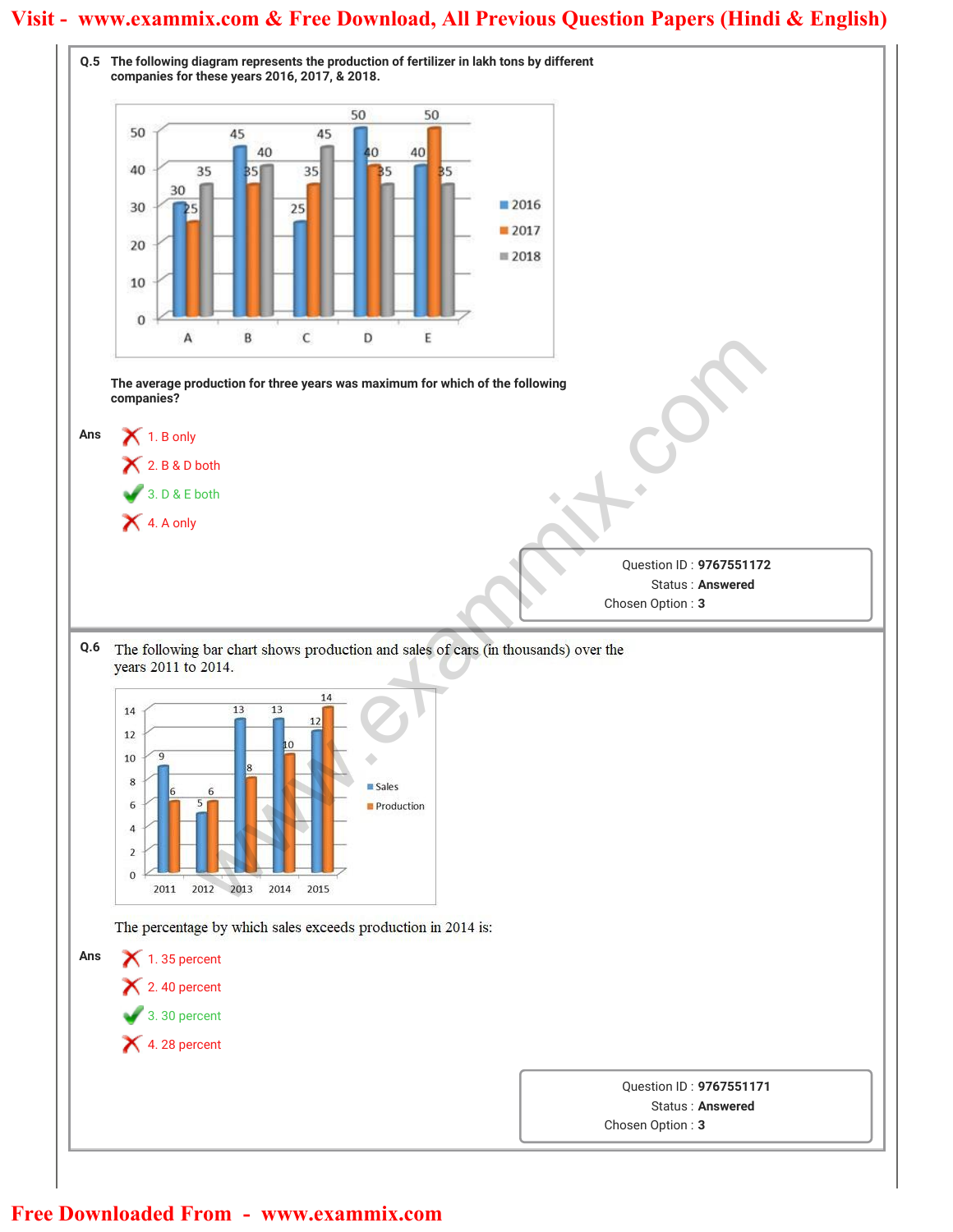

Section : **Numerical Ability**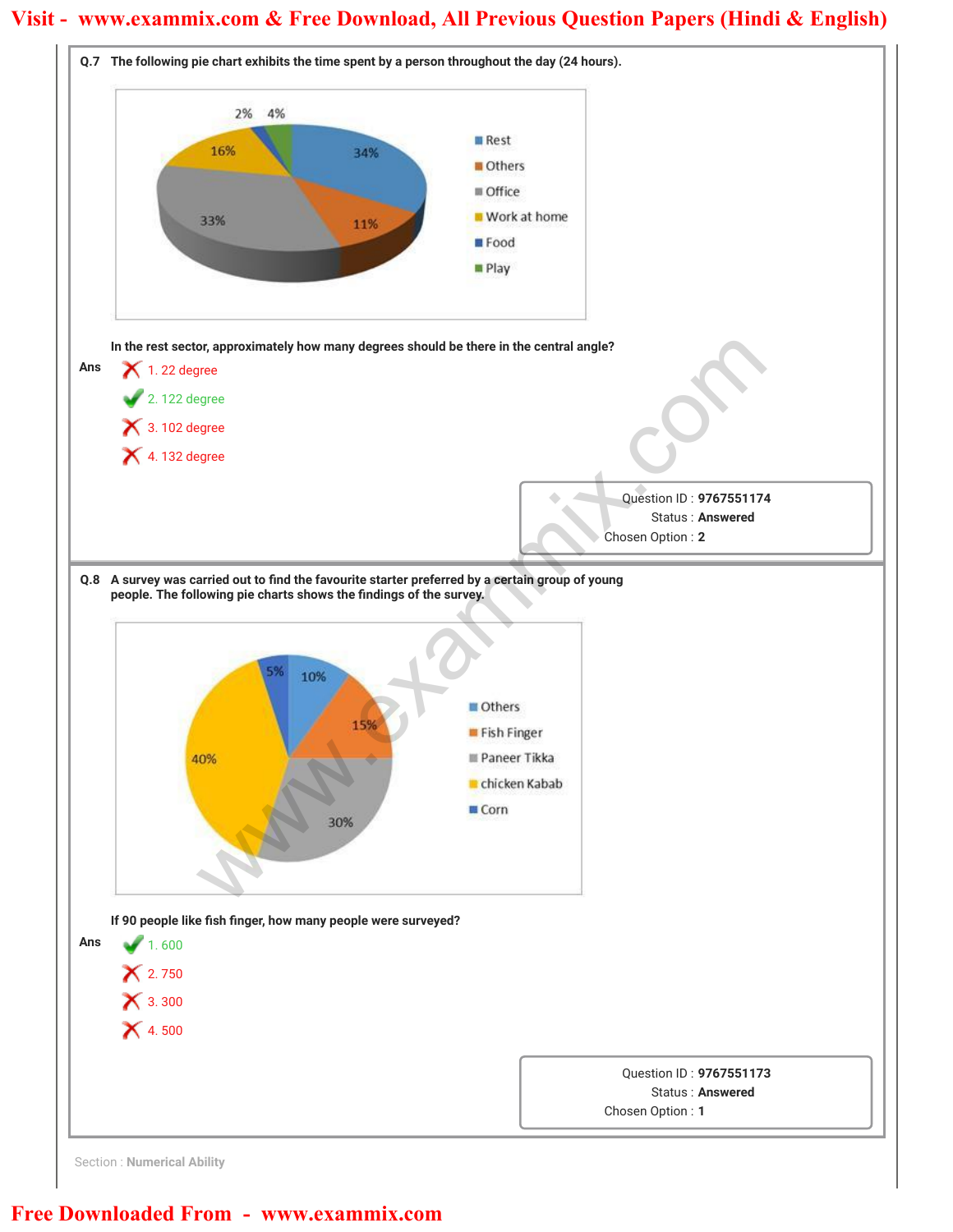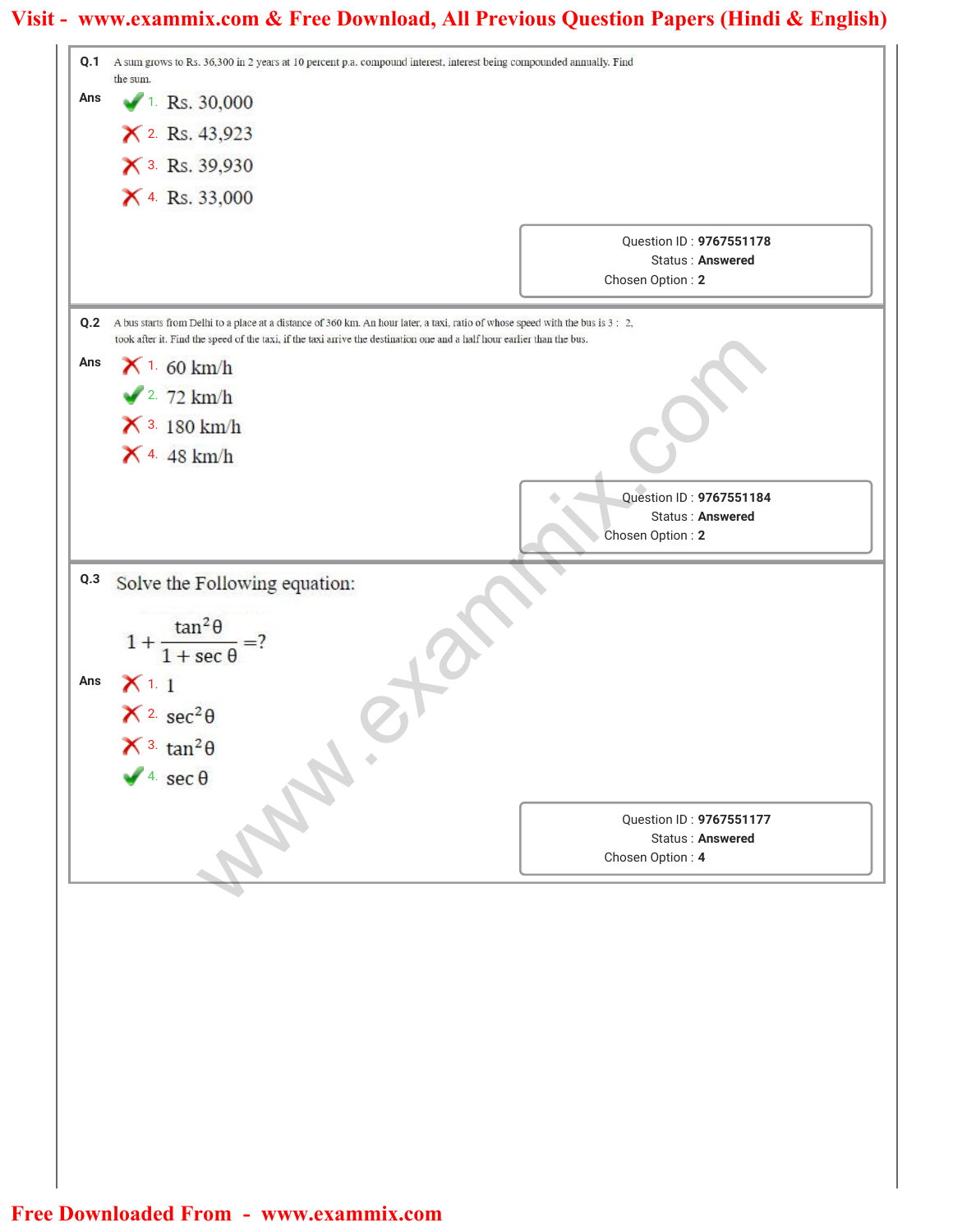### **Visit - www.exammix.com & Free Download, All Previous Question Papers (Hindi & English)**

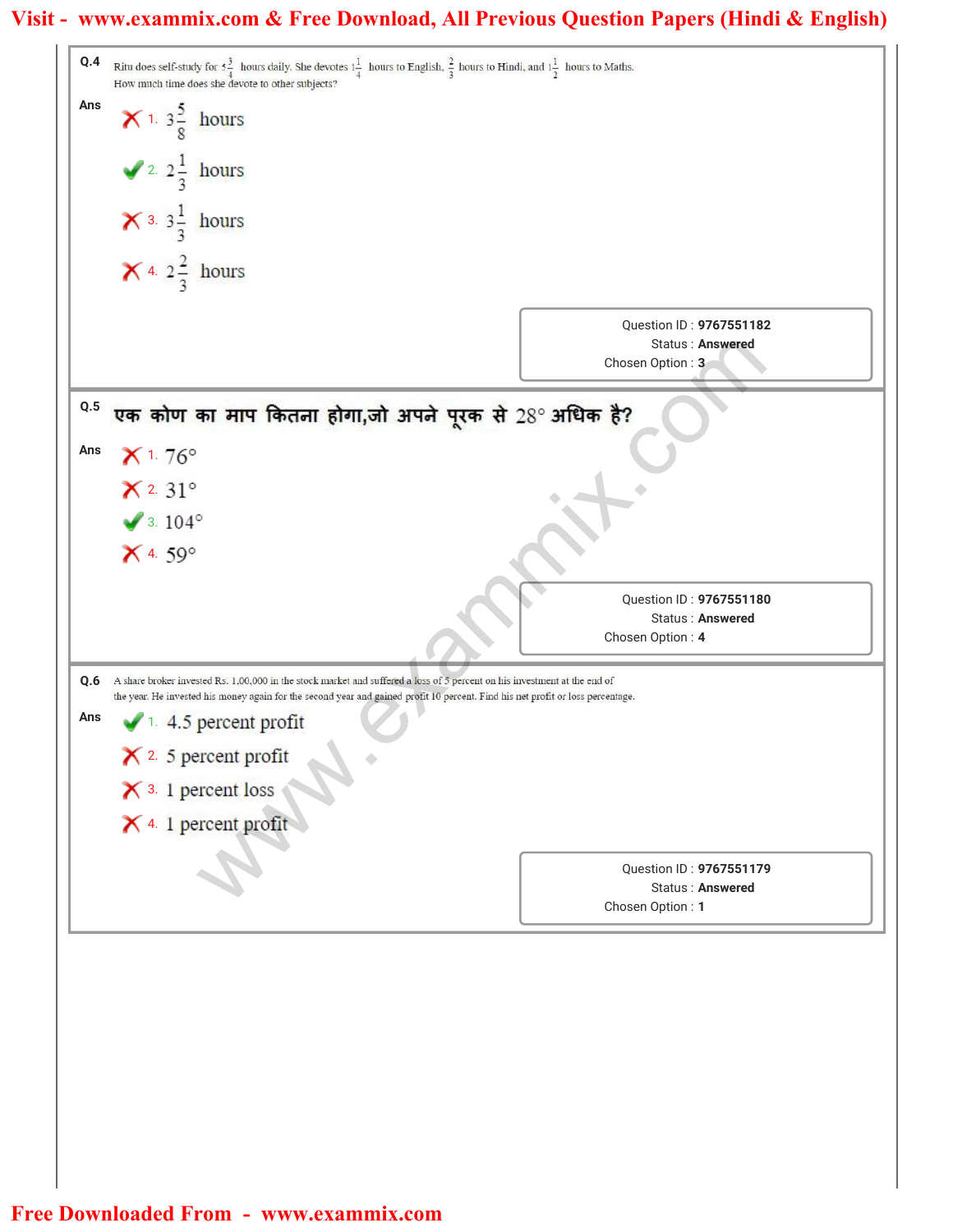|     | Find BC.                                                                                                                                          |                                                                  |
|-----|---------------------------------------------------------------------------------------------------------------------------------------------------|------------------------------------------------------------------|
|     |                                                                                                                                                   |                                                                  |
| Ans | $X$ 1. 14 cm                                                                                                                                      |                                                                  |
|     | $X2$ . 6 cm                                                                                                                                       |                                                                  |
|     | $X$ 3. 16 cm                                                                                                                                      |                                                                  |
|     | $\sqrt{4.15}$ cm                                                                                                                                  |                                                                  |
|     |                                                                                                                                                   | Question ID: 9767551181<br>Status : Answered<br>Chosen Option: 1 |
|     | 0.8 8 पुरुष या 10 महिलाएं किसी कार्य को 60 दिनों में पूरा कर सकती हैं। उसी कार्य को पूरा करने में 24 पुरुषों और<br>30 महिलाओं को कितना समय लगेगा? |                                                                  |
| Ans | $X_1$ 8 दिन                                                                                                                                       |                                                                  |
|     | $X$ 2. 8 $\frac{7}{9}$ दिन                                                                                                                        |                                                                  |
|     |                                                                                                                                                   |                                                                  |
|     | ◆ 3.10 दिन                                                                                                                                        |                                                                  |
|     | $\bm{\times}$ 4. 12 $\frac{1}{2}$ दिन                                                                                                             |                                                                  |
|     |                                                                                                                                                   | Question ID: 9767551183                                          |
|     |                                                                                                                                                   | Status: Answered                                                 |
|     |                                                                                                                                                   | Chosen Option: 3                                                 |
|     | <b>Section: Current Affairs</b>                                                                                                                   |                                                                  |
|     | Q.1 In which of the following cities, India and United Kingdom launched two year initiative-<br>Innovating for Clean Air (IfCA)?                  |                                                                  |
| Ans | $\bigtimes$ 1. Kolkatta                                                                                                                           |                                                                  |
|     | X 2. Mumbai<br>X 3. Chennai                                                                                                                       |                                                                  |
|     |                                                                                                                                                   |                                                                  |
|     | 4. Bengaluru                                                                                                                                      |                                                                  |
|     |                                                                                                                                                   | Question ID: 9767551188                                          |
|     |                                                                                                                                                   | <b>Status: Answered</b><br>Chosen Option: 4                      |
|     |                                                                                                                                                   |                                                                  |
|     |                                                                                                                                                   |                                                                  |
|     |                                                                                                                                                   |                                                                  |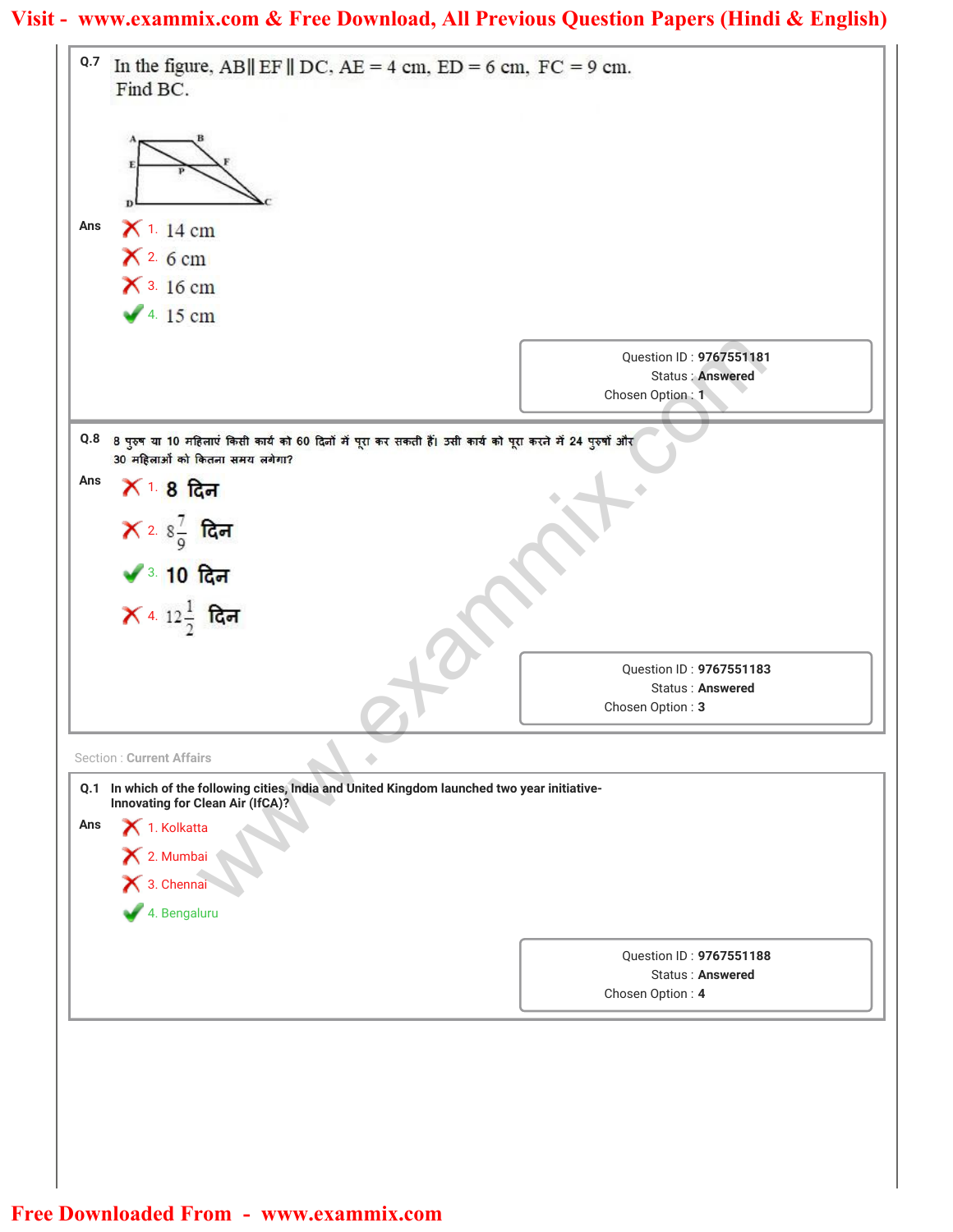|                                                                                                                                    | (UGC) Guide to Student Induction Programme. What is the name of that guide?                                     |
|------------------------------------------------------------------------------------------------------------------------------------|-----------------------------------------------------------------------------------------------------------------|
| Ans<br>1. Deeksharambh                                                                                                             |                                                                                                                 |
| X 2. Nishtha                                                                                                                       |                                                                                                                 |
| 3. Ayushman Bharat                                                                                                                 |                                                                                                                 |
| X 4. Swayamprabha                                                                                                                  |                                                                                                                 |
|                                                                                                                                    | Question ID: 9767551187                                                                                         |
|                                                                                                                                    | <b>Status: Not Answered</b>                                                                                     |
|                                                                                                                                    | Chosen Option: --                                                                                               |
| Q.3<br>(ISSF) Combined World Cup 2019 with 30 medals?                                                                              | Which among the following countries topped the International Shooting Sport Federation                          |
| 1. Bangladesh<br>Ans                                                                                                               |                                                                                                                 |
| $\mathsf{\times}$ 2. China                                                                                                         |                                                                                                                 |
| $\bullet$ 3. India                                                                                                                 |                                                                                                                 |
|                                                                                                                                    |                                                                                                                 |
| X 4. Nepal                                                                                                                         |                                                                                                                 |
|                                                                                                                                    | Question ID: 9767551192                                                                                         |
|                                                                                                                                    | <b>Status: Not Answered</b>                                                                                     |
|                                                                                                                                    | Chosen Option: --                                                                                               |
|                                                                                                                                    | Q.4 विश्व स्वास्थ्य संगठन (डब्ल्यू.एच.ओ.) ने निम्नलिखित में से किस देश में इबोला के प्रकोप को वैश्विक स्वास्थ्य |
| आपातकाल घोषित किया?                                                                                                                |                                                                                                                 |
| ● 1. डी.आर. कांगो<br>Ans                                                                                                           |                                                                                                                 |
| $\blacktriangleright$ 2. फिलिस्तीन                                                                                                 |                                                                                                                 |
| $\blacktriangleright$ 3. इजराइल                                                                                                    |                                                                                                                 |
| $\blacktriangleright$ 4. केन्या                                                                                                    |                                                                                                                 |
|                                                                                                                                    | <b>Ouestion ID: 9767551185</b>                                                                                  |
|                                                                                                                                    | <b>Status: Not Answered</b>                                                                                     |
|                                                                                                                                    | Chosen Option: --                                                                                               |
|                                                                                                                                    |                                                                                                                 |
|                                                                                                                                    |                                                                                                                 |
| Q.5 Which of the following states has officially declared Yeoman (Cirrochroa thais) butterfly<br>species as their state butterfly? |                                                                                                                 |
| Ans<br>1. Rajasthan                                                                                                                |                                                                                                                 |
|                                                                                                                                    |                                                                                                                 |
| 2. Tamil Nadu                                                                                                                      |                                                                                                                 |
| X 4. Karnataka                                                                                                                     |                                                                                                                 |
|                                                                                                                                    | Question ID: 9767551189                                                                                         |
|                                                                                                                                    | Status: Answered                                                                                                |
|                                                                                                                                    | Chosen Option: 2                                                                                                |
|                                                                                                                                    |                                                                                                                 |
|                                                                                                                                    |                                                                                                                 |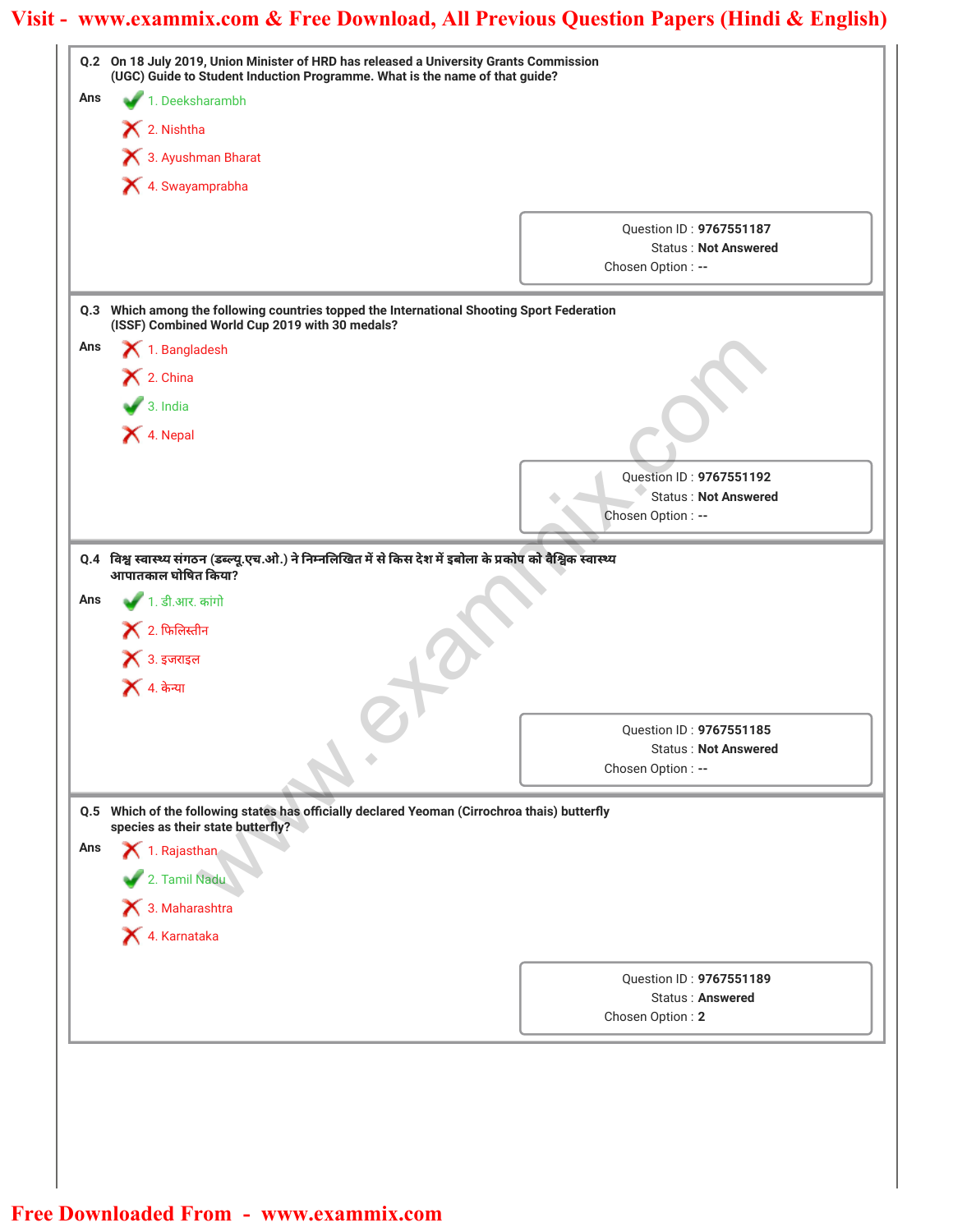|     | Q.6 Name the Indian batsman who became the first batsman in the world to score 5 centuries in<br>a World Cup tournament?             |                                                    |
|-----|--------------------------------------------------------------------------------------------------------------------------------------|----------------------------------------------------|
| Ans | 1. Suresh Raina                                                                                                                      |                                                    |
|     | 2. Virat Kohli                                                                                                                       |                                                    |
|     | X 3. Yuvraj Singh                                                                                                                    |                                                    |
|     | 4. Rohit Sharma                                                                                                                      |                                                    |
|     |                                                                                                                                      |                                                    |
|     |                                                                                                                                      | Question ID: 9767551191<br><b>Status: Answered</b> |
|     |                                                                                                                                      | Chosen Option: 4                                   |
|     | Q.7 Who among the following won the Sahitya Akademi Award 2019 for the book, "An Era of<br>Darkness"?                                |                                                    |
| Ans | 1. S.Ramakrishnan                                                                                                                    |                                                    |
|     | 2. Sashi Tharoor                                                                                                                     |                                                    |
|     | 3. Inderjeet Kesar                                                                                                                   |                                                    |
|     | 4. Chitra Mudgal                                                                                                                     |                                                    |
|     |                                                                                                                                      |                                                    |
|     |                                                                                                                                      | Question ID: 9767551190                            |
|     |                                                                                                                                      | Status: Answered<br>Chosen Option: 2               |
|     |                                                                                                                                      |                                                    |
|     | <b>X</b> 1. सुधा मूर्ति<br>$\blacktriangleright$ 2. इंद्राणी नाडिसेन<br>$\blacktriangleright$ 3. मदर टेरेसा<br>4. फ्लोरेंस नाइटिंगेल |                                                    |
|     |                                                                                                                                      | Question ID: 9767551186                            |
|     |                                                                                                                                      | <b>Status: Answered</b>                            |
|     |                                                                                                                                      | Chosen Option: 4                                   |
|     | Section: English                                                                                                                     |                                                    |
|     | Q.1 Select the most appropriate synonym of the given word.                                                                           |                                                    |
|     | <b>HARMONY</b>                                                                                                                       |                                                    |
| Ans | 1. Disorganisation                                                                                                                   |                                                    |
|     | 2. Coherence                                                                                                                         |                                                    |
|     | $\blacktriangleright$ 3. Confusion                                                                                                   |                                                    |
|     | X 4. Dissonance                                                                                                                      |                                                    |
|     |                                                                                                                                      | Question ID: 9767551200                            |
|     |                                                                                                                                      | <b>Status: Answered</b>                            |
|     |                                                                                                                                      | Chosen Option: 2                                   |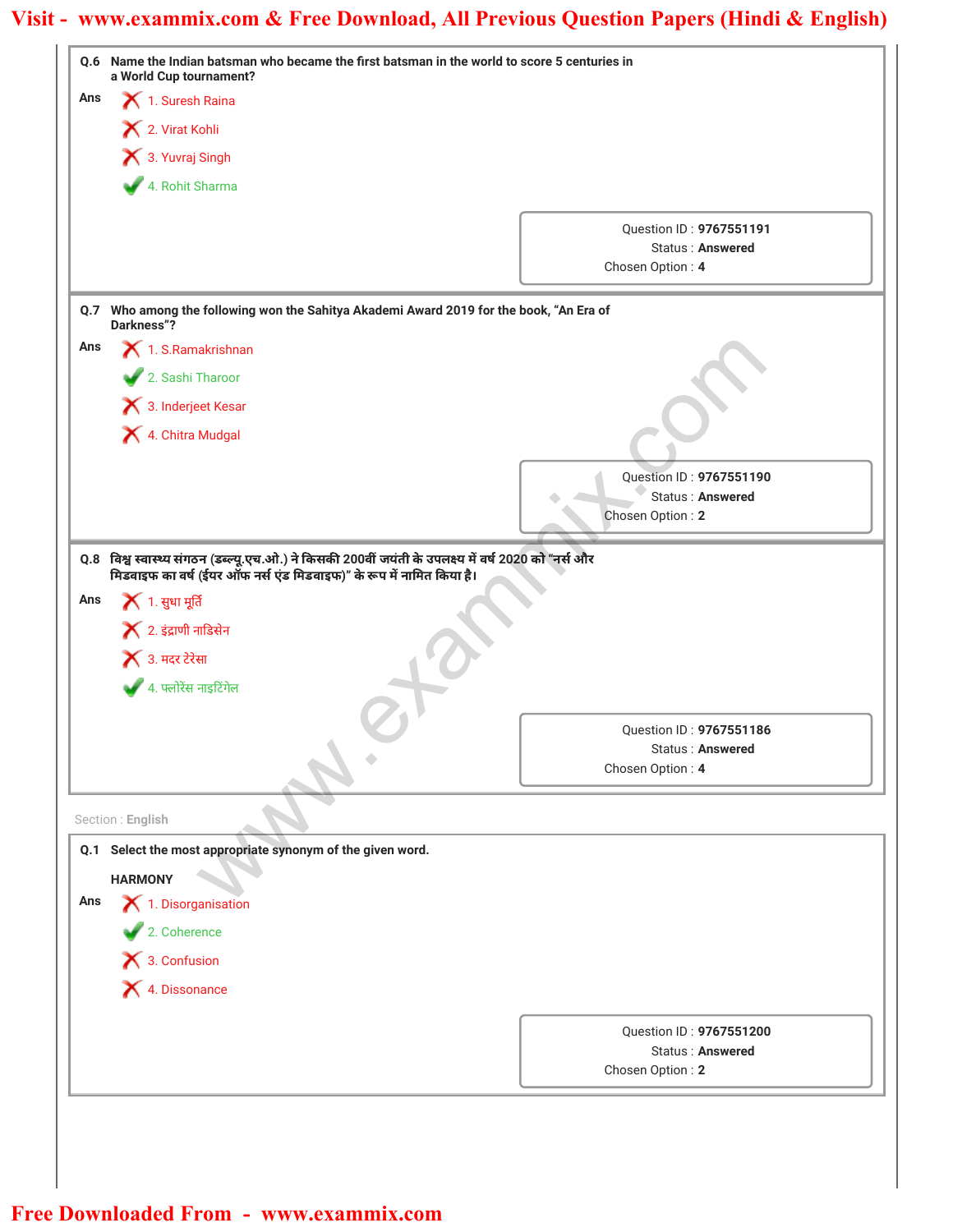|     | Q.2 Select the option that can be used as a one-word substitute for the given group of words. |                                                    |
|-----|-----------------------------------------------------------------------------------------------|----------------------------------------------------|
|     | A box made of wood with a wire front in which small animals, such as rabbits, are kept.       |                                                    |
| Ans | $\blacktriangleright$ 1. Hutch                                                                |                                                    |
|     | X 2. Gymnasium                                                                                |                                                    |
|     | 13. Kennel                                                                                    |                                                    |
|     | X 4. Creche                                                                                   |                                                    |
|     |                                                                                               |                                                    |
|     |                                                                                               | Question ID: 9767551199<br><b>Status: Answered</b> |
|     |                                                                                               | Chosen Option: 1                                   |
|     | Q.3 Select the most appropriate meaning of the following idiom.                               |                                                    |
|     | All and sundry                                                                                |                                                    |
| Ans | 1. A hard situation                                                                           |                                                    |
|     | X 2. Work done during the daytime                                                             |                                                    |
|     | 3. Everyone                                                                                   |                                                    |
|     | X 4. None                                                                                     |                                                    |
|     |                                                                                               |                                                    |
|     |                                                                                               | Question ID: 9767551198                            |
|     |                                                                                               | <b>Status: Answered</b><br>Chosen Option: 1        |
|     |                                                                                               |                                                    |
|     | Q.4 Select the option that expresses the given sentence in reported speech.                   |                                                    |
|     | The teacher said, "Be quiet and listen to my words."                                          |                                                    |
| Ans | 1. The teacher urged them to be quiet and listen to his words.                                |                                                    |
|     | X 2. The teacher said them to be quiet and listen to him words.                               |                                                    |
|     | $\bigtimes$ 3. The teacher said them to be quiet and listen to my words.                      |                                                    |
|     | X 4. The teacher asked him to be quiet and listen to my words.                                |                                                    |
|     |                                                                                               | Question ID: 9767551194                            |
|     |                                                                                               | <b>Status: Answered</b>                            |
|     |                                                                                               | Chosen Option: 1                                   |
|     | Q.5 Select the most appropriate ANTONYM of the given word.                                    |                                                    |
|     | <b>POMPOUS</b>                                                                                |                                                    |
| Ans | $\blacktriangleright$ 1. Bumptious                                                            |                                                    |
|     | X 2. Assumptive                                                                               |                                                    |
|     | 3. Modest                                                                                     |                                                    |
|     | X 4. Arrogant                                                                                 |                                                    |
|     |                                                                                               | Question ID: 9767551195                            |
|     |                                                                                               | <b>Status: Not Answered</b>                        |
|     |                                                                                               | Chosen Option: --                                  |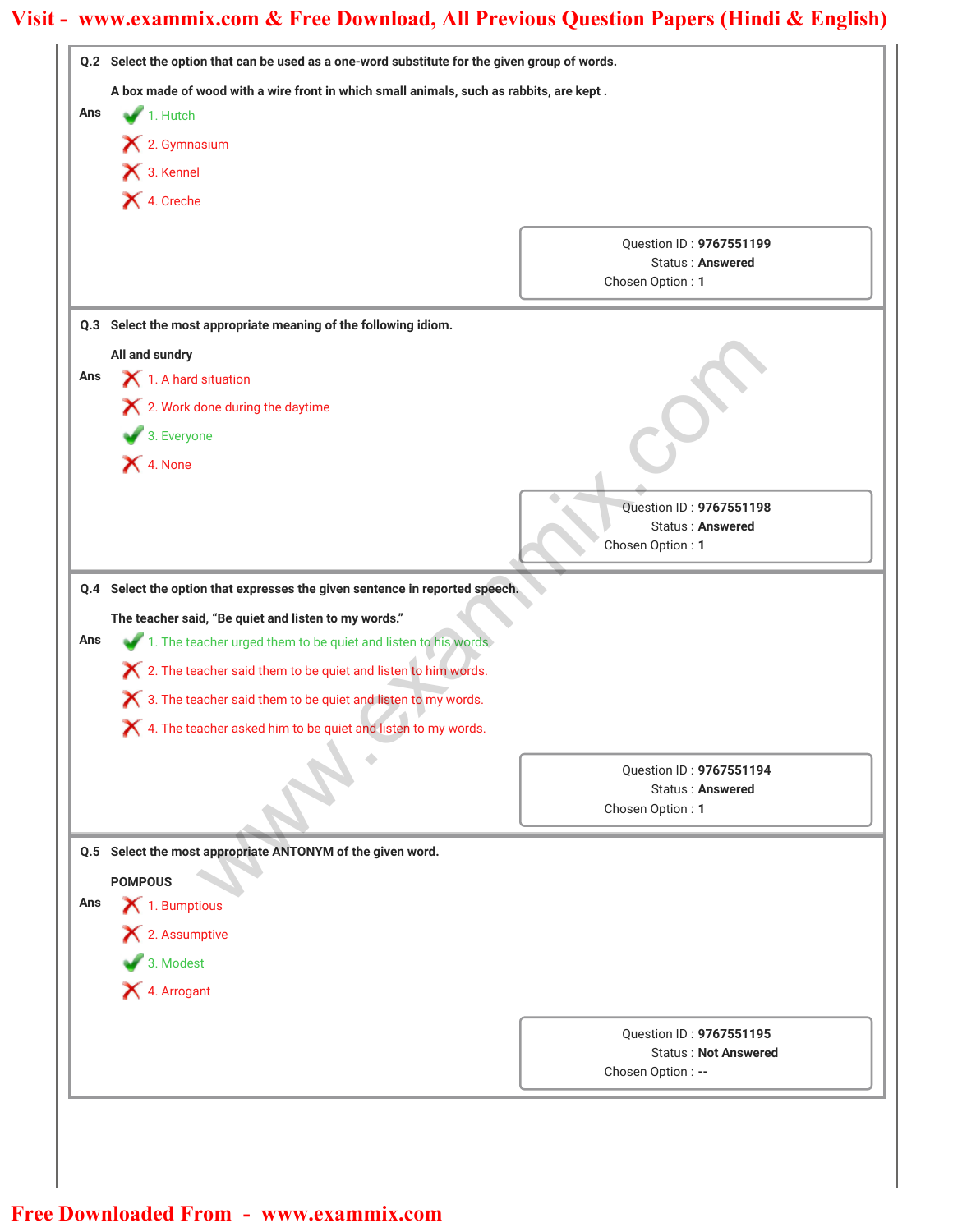| Question ID: 9767551193<br>Status: Answered |
|---------------------------------------------|
| Chosen Option: 1                            |
|                                             |
|                                             |
|                                             |
|                                             |
|                                             |
|                                             |
| Question ID: 9767551197<br>Status: Answered |
| Chosen Option: 4                            |
| Question ID: 9767551196<br>Status: Answered |
| Chosen Option: 4                            |
|                                             |
|                                             |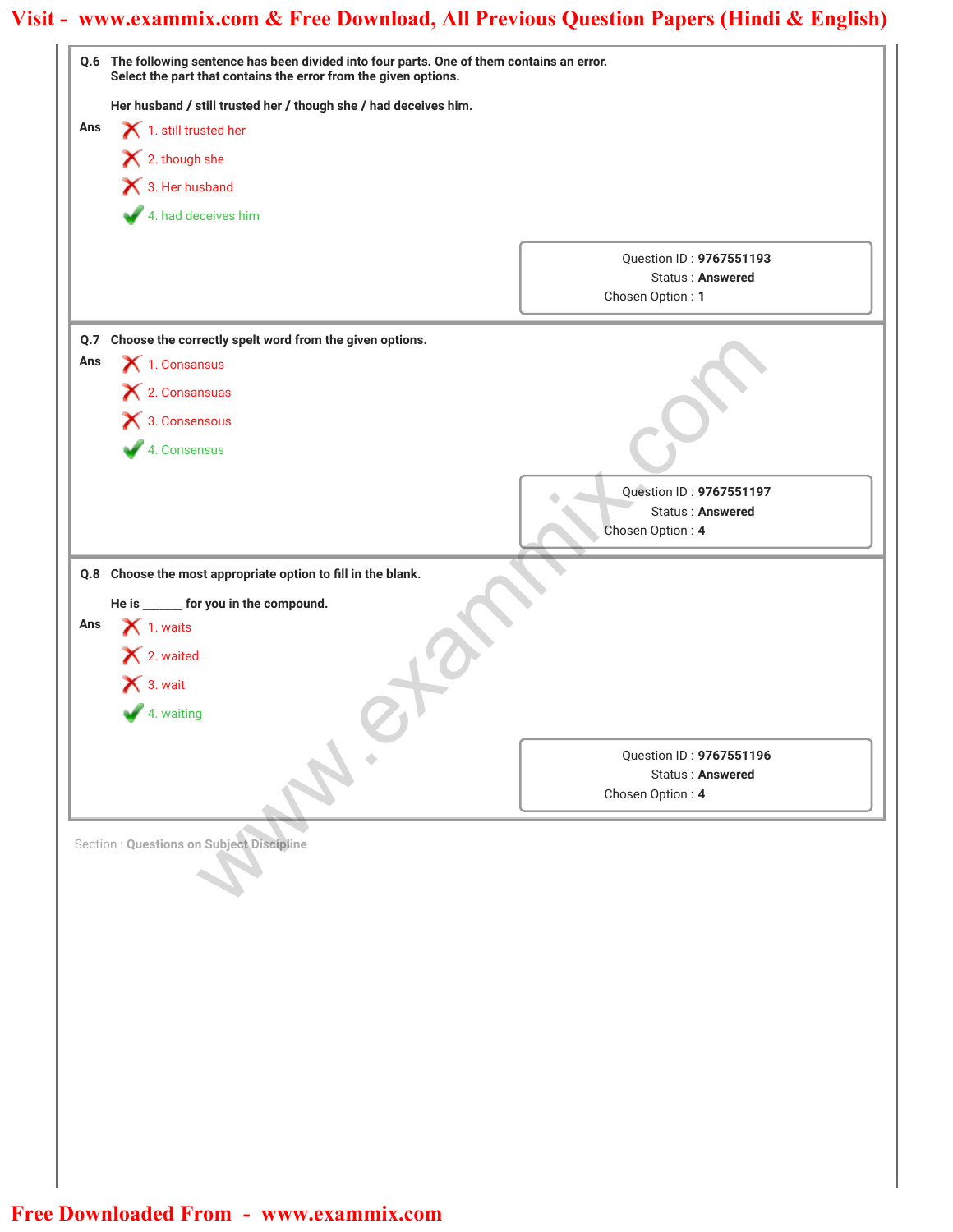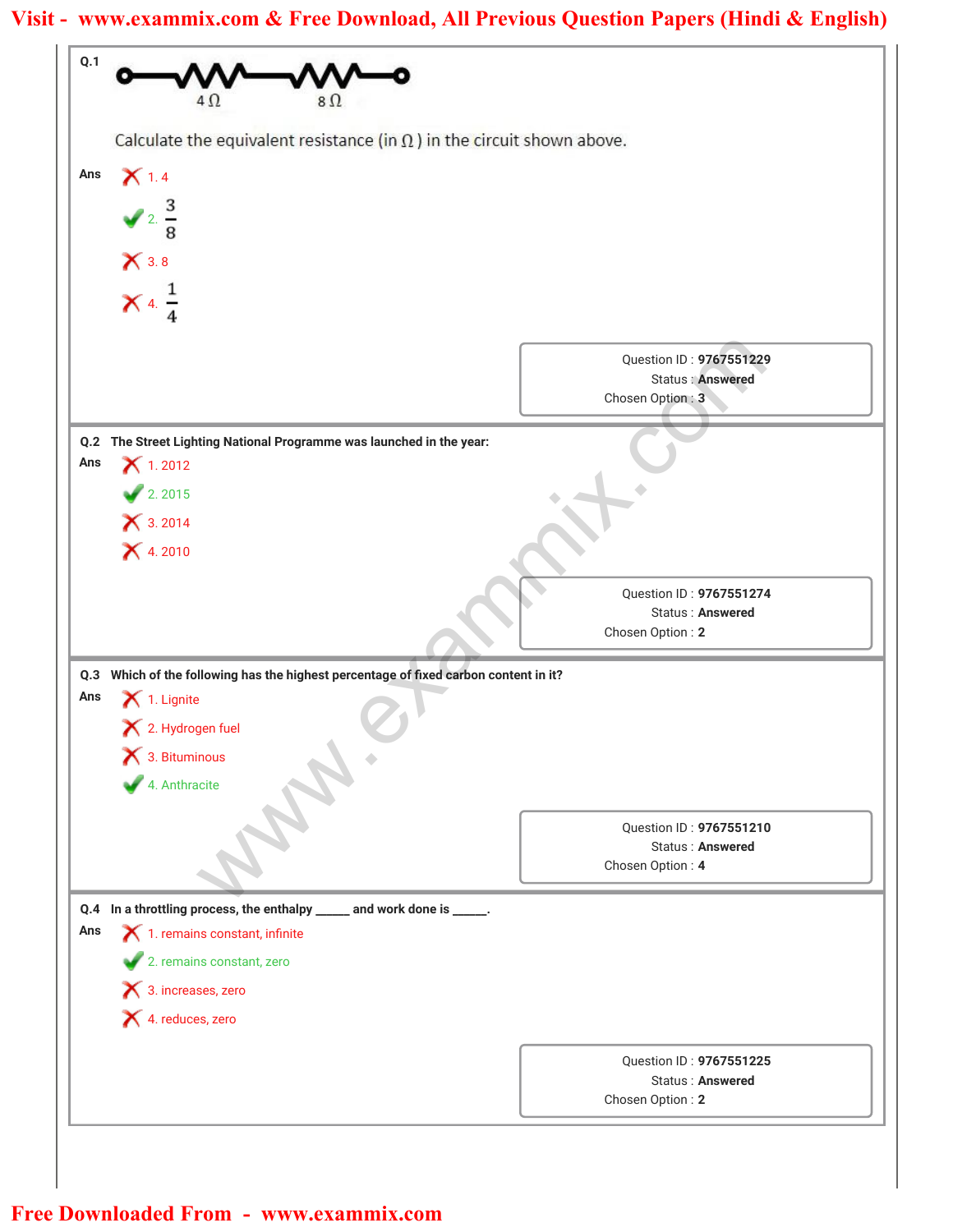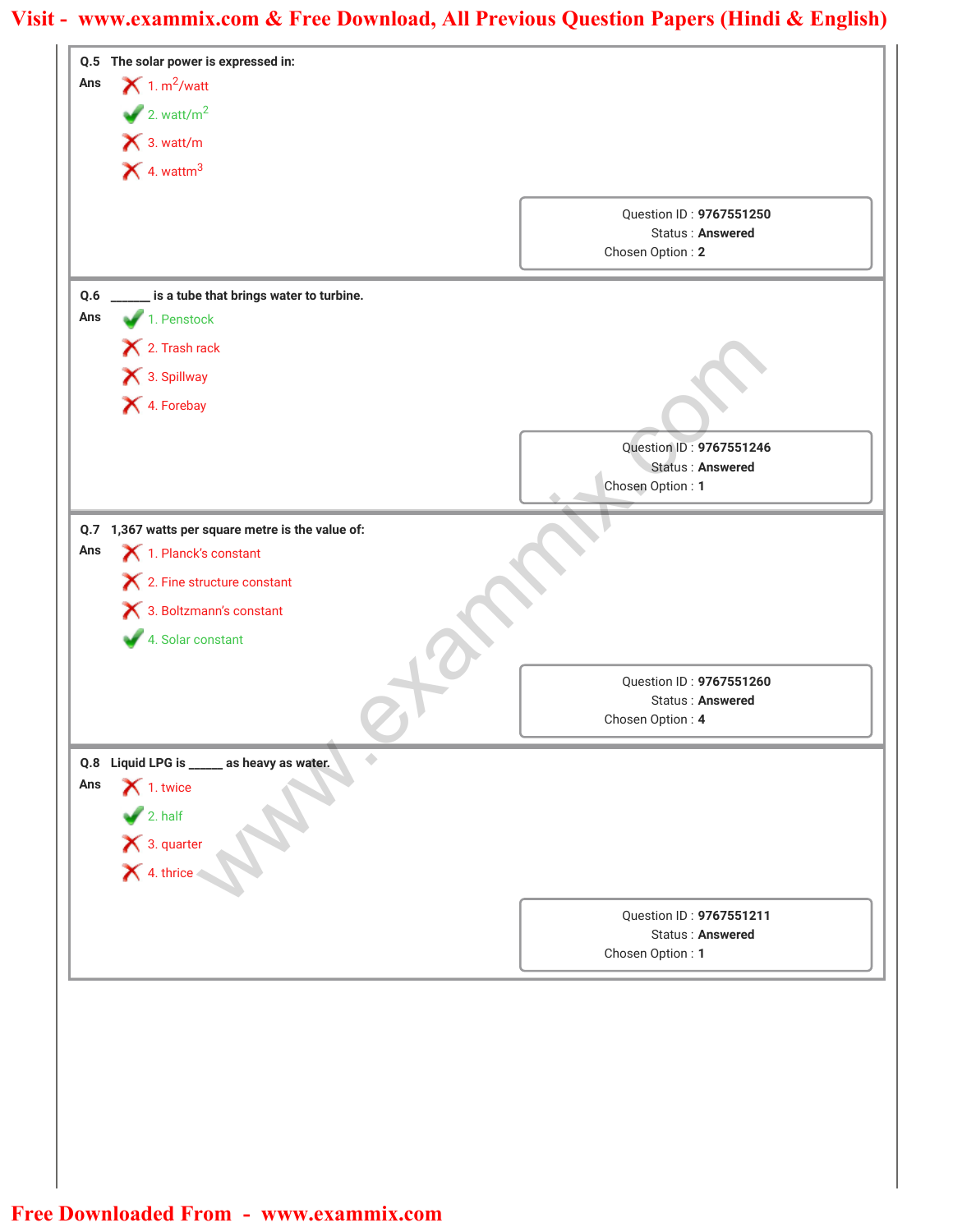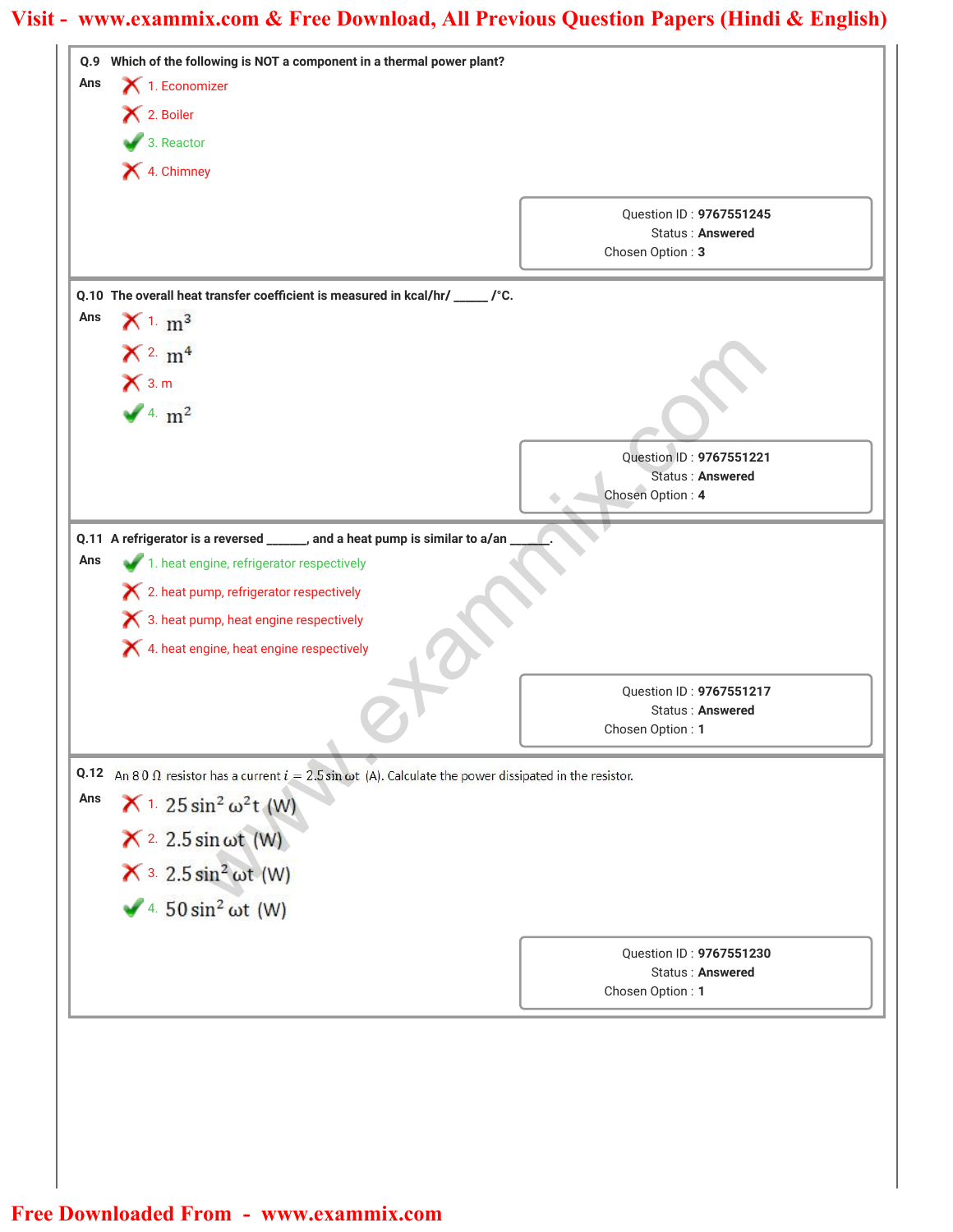| Q.13 | The expression $e = -d\Phi/dt$ is the combination of which of the following laws?                                                                    |                                             |
|------|------------------------------------------------------------------------------------------------------------------------------------------------------|---------------------------------------------|
| Ans  | X 1. Coulomb's and Ampere's laws                                                                                                                     |                                             |
|      | 2. Faraday's and Lenz's laws                                                                                                                         |                                             |
|      | X 3. Coulomb's and Faraday's laws                                                                                                                    |                                             |
|      | X 4. Faraday's and Ampere's laws                                                                                                                     |                                             |
|      |                                                                                                                                                      |                                             |
|      |                                                                                                                                                      | Question ID: 9767551240<br>Status: Answered |
|      |                                                                                                                                                      | Chosen Option: 2                            |
|      |                                                                                                                                                      |                                             |
|      | Q.14 Which of the following is a measure of whether a plant is now using more or less energy to<br>manufacture its products than it did in the past? |                                             |
| Ans  | 1. Product energy performance                                                                                                                        |                                             |
|      | X 2. Production factor                                                                                                                               |                                             |
|      | 3. Plant energy performance                                                                                                                          |                                             |
|      | X 4. Reference year equivalent energy use                                                                                                            |                                             |
|      |                                                                                                                                                      |                                             |
|      |                                                                                                                                                      | Question ID: 9767551201<br>Status: Answered |
|      |                                                                                                                                                      | Chosen Option: 3                            |
|      |                                                                                                                                                      |                                             |
| Ans  | Q.15 The phase change materials can store heat energy as:<br>$\blacktriangleright$ 1. sensible heat                                                  |                                             |
|      | X 2. neither sensible nor latent heat                                                                                                                |                                             |
|      |                                                                                                                                                      |                                             |
|      | 3. latent heat                                                                                                                                       |                                             |
|      | $\blacktriangleright$ 4. sensible as well as latent heat                                                                                             |                                             |
|      |                                                                                                                                                      | <b>Ouestion ID: 9767551249</b>              |
|      |                                                                                                                                                      | Status: Answered<br>Chosen Option: 3        |
|      |                                                                                                                                                      |                                             |
|      |                                                                                                                                                      |                                             |
|      |                                                                                                                                                      |                                             |
|      |                                                                                                                                                      |                                             |
|      |                                                                                                                                                      |                                             |
|      |                                                                                                                                                      |                                             |
|      |                                                                                                                                                      |                                             |
|      |                                                                                                                                                      |                                             |
|      |                                                                                                                                                      |                                             |
|      |                                                                                                                                                      |                                             |
|      |                                                                                                                                                      |                                             |
|      |                                                                                                                                                      |                                             |
|      |                                                                                                                                                      |                                             |
|      |                                                                                                                                                      |                                             |
|      |                                                                                                                                                      |                                             |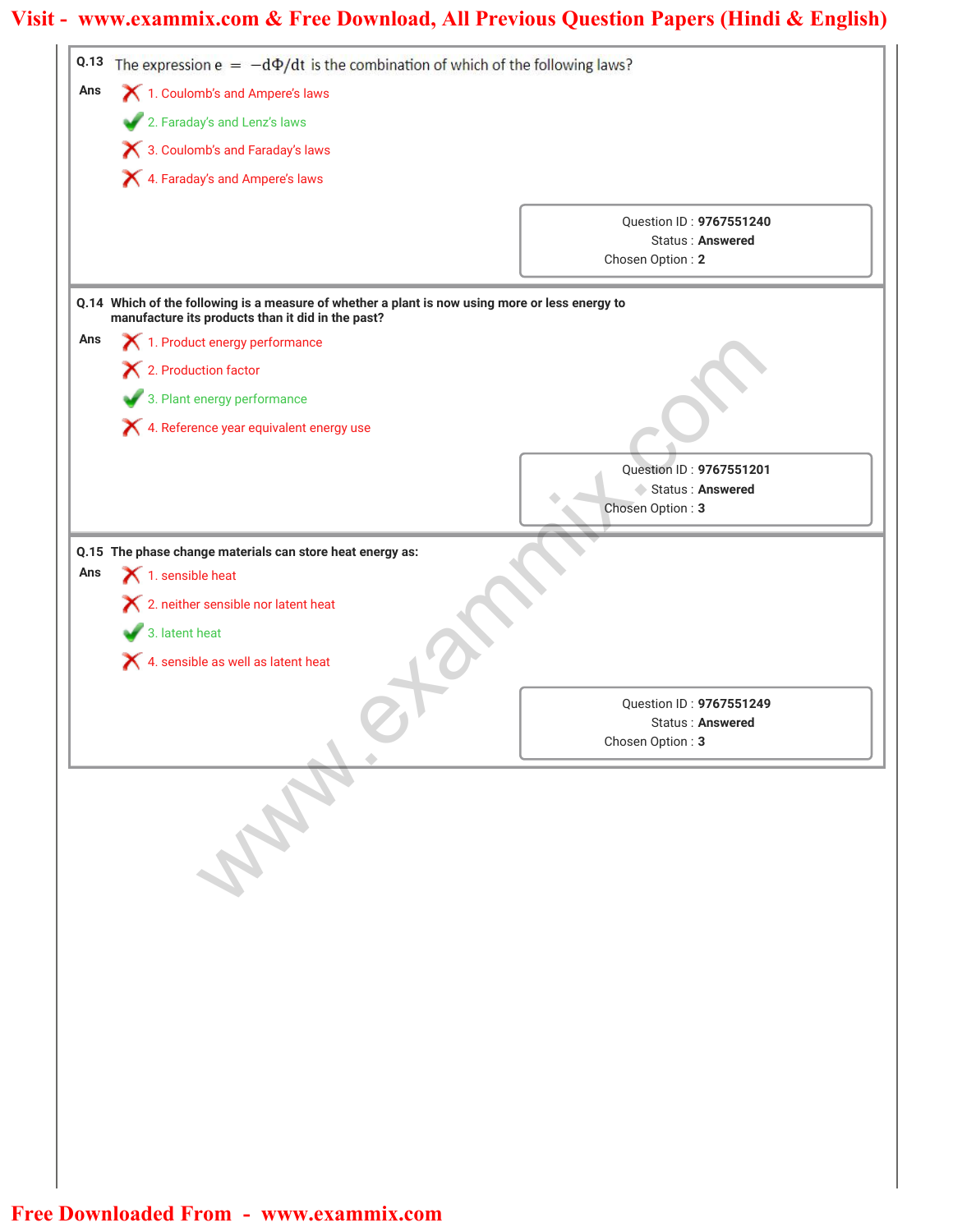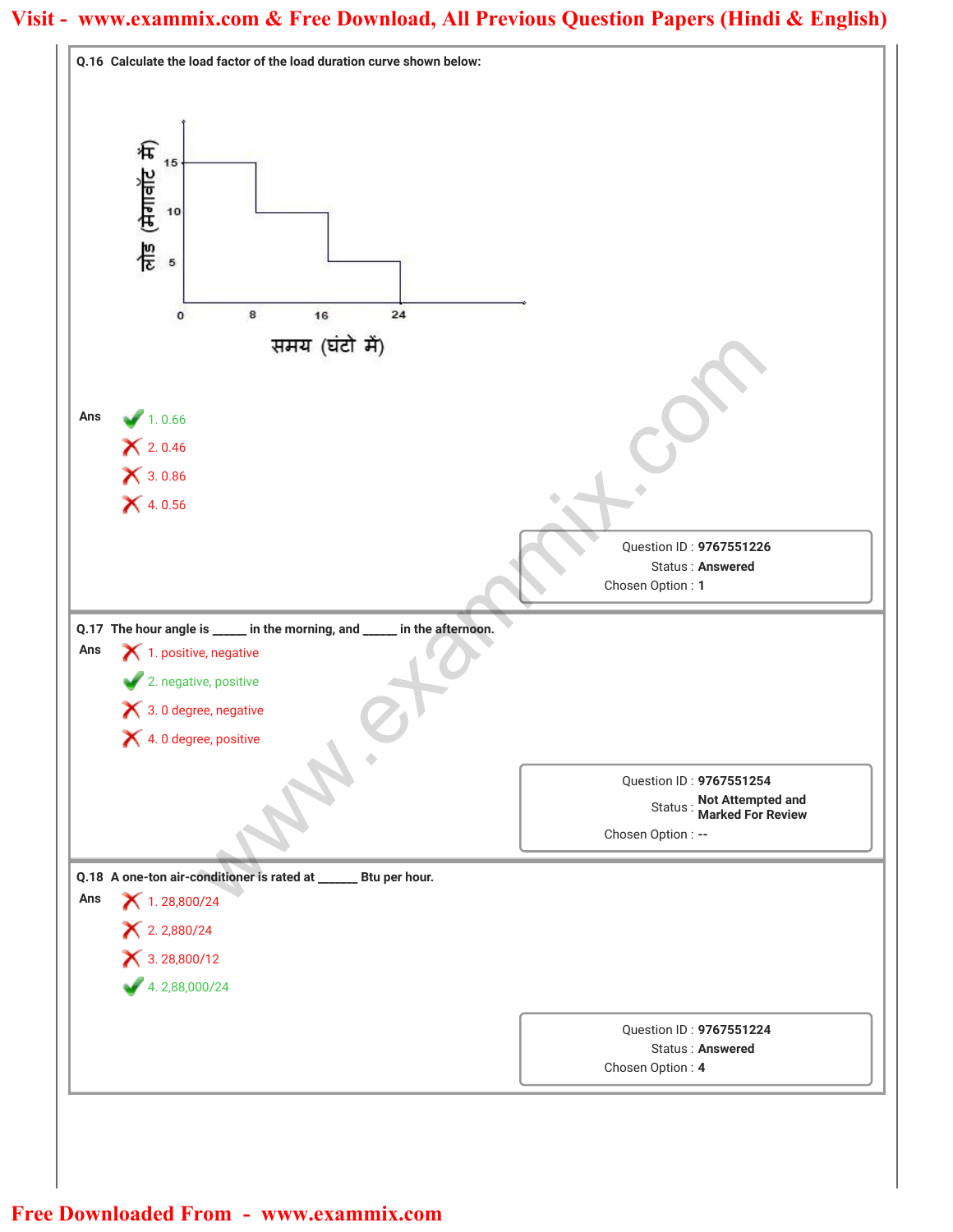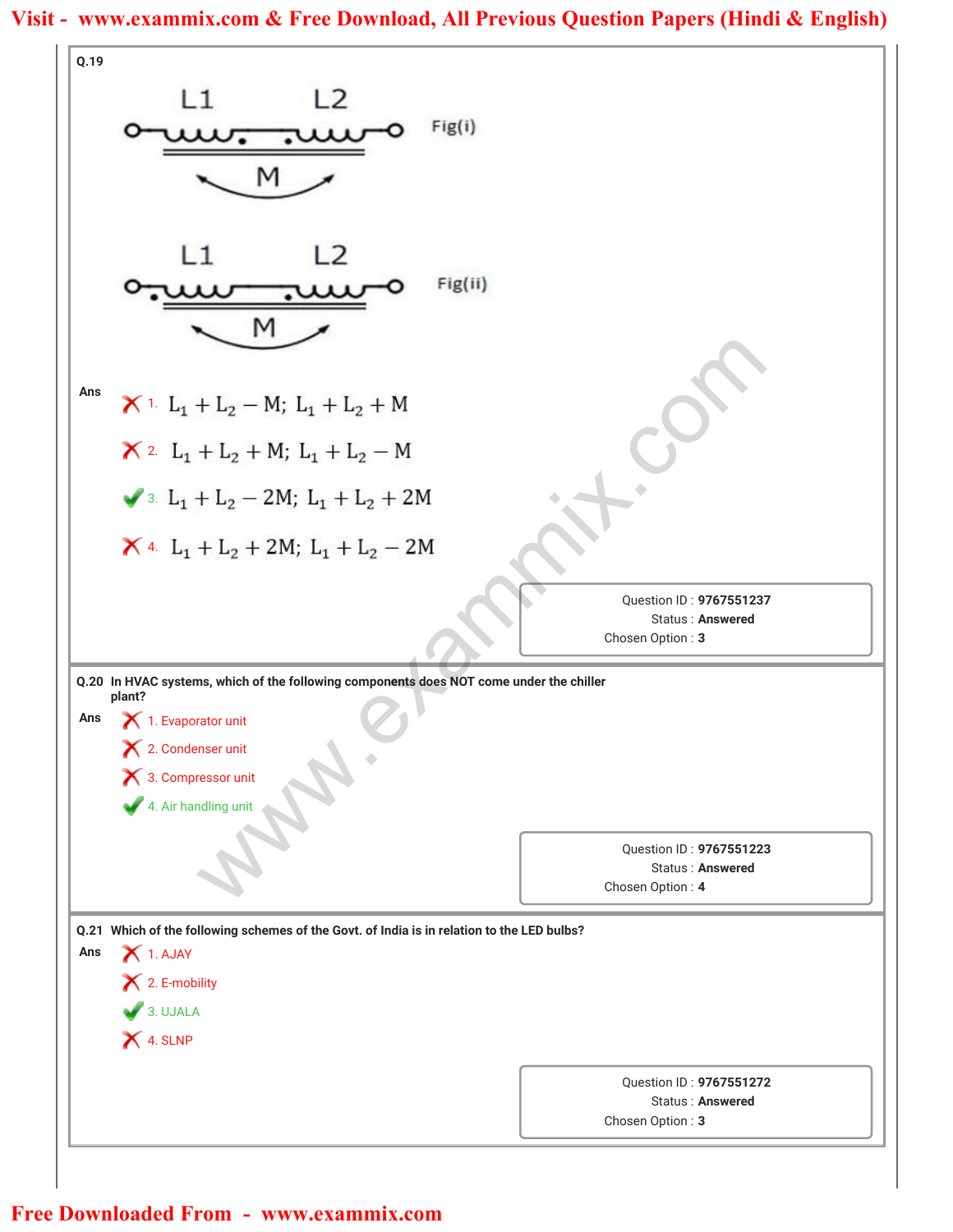| $X$ 1. K = 0.8<br>Ans<br>$2. K = 1.2$<br>$X$ 3. $K = 0.6$<br>$X 4. K = 0$<br>Question ID: 9767551239<br><b>Status: Answered</b><br>Chosen Option: 2<br>Three capacitors 10 µF, 20 µF, 30 µF are connected across 150 V (sinusoidal). Identify the correct statement from<br>Q.23<br>options.<br>Ans<br>$\times$ 1. The maximum voltage will be applied across 20 µF<br>$\sqrt{2}$ . The maximum voltage will be applied across 10 µF<br>$\boldsymbol{\times}$ 3. The maximum voltage will be applied across 30 µF<br>$\times$ 4. The minimum voltage will be applied across 10 µF<br>Question ID: 9767551228<br>Status: Answered<br>Chosen Option: 2<br>Q.24 Which of the following parameters of a battery is a measure of a rate of discharge of battery<br>relative to its capacity?<br>Ans<br>1. Decay rate<br>2. Cycle lifetime<br>$\bullet$ 3. C-rate<br>4. Discharge rate<br>Question ID: 9767551270<br>Status: Answered<br>Chosen Option: 3<br>Q.25 Which of the below is highly toxic?<br>$\blacktriangleright$ 1. Refrigerant - 12<br>Ans<br>X 2. Carbon dioxide<br>3. Ammonia<br>X 4. Freon<br>Question ID: 9767551216<br><b>Status: Answered</b><br>Chosen Option: 4 | the wrong value of K. |  |
|----------------------------------------------------------------------------------------------------------------------------------------------------------------------------------------------------------------------------------------------------------------------------------------------------------------------------------------------------------------------------------------------------------------------------------------------------------------------------------------------------------------------------------------------------------------------------------------------------------------------------------------------------------------------------------------------------------------------------------------------------------------------------------------------------------------------------------------------------------------------------------------------------------------------------------------------------------------------------------------------------------------------------------------------------------------------------------------------------------------------------------------------------------------------------------|-----------------------|--|
|                                                                                                                                                                                                                                                                                                                                                                                                                                                                                                                                                                                                                                                                                                                                                                                                                                                                                                                                                                                                                                                                                                                                                                                  |                       |  |
|                                                                                                                                                                                                                                                                                                                                                                                                                                                                                                                                                                                                                                                                                                                                                                                                                                                                                                                                                                                                                                                                                                                                                                                  |                       |  |
|                                                                                                                                                                                                                                                                                                                                                                                                                                                                                                                                                                                                                                                                                                                                                                                                                                                                                                                                                                                                                                                                                                                                                                                  |                       |  |
|                                                                                                                                                                                                                                                                                                                                                                                                                                                                                                                                                                                                                                                                                                                                                                                                                                                                                                                                                                                                                                                                                                                                                                                  |                       |  |
|                                                                                                                                                                                                                                                                                                                                                                                                                                                                                                                                                                                                                                                                                                                                                                                                                                                                                                                                                                                                                                                                                                                                                                                  |                       |  |
|                                                                                                                                                                                                                                                                                                                                                                                                                                                                                                                                                                                                                                                                                                                                                                                                                                                                                                                                                                                                                                                                                                                                                                                  |                       |  |
|                                                                                                                                                                                                                                                                                                                                                                                                                                                                                                                                                                                                                                                                                                                                                                                                                                                                                                                                                                                                                                                                                                                                                                                  |                       |  |
|                                                                                                                                                                                                                                                                                                                                                                                                                                                                                                                                                                                                                                                                                                                                                                                                                                                                                                                                                                                                                                                                                                                                                                                  |                       |  |
|                                                                                                                                                                                                                                                                                                                                                                                                                                                                                                                                                                                                                                                                                                                                                                                                                                                                                                                                                                                                                                                                                                                                                                                  |                       |  |
|                                                                                                                                                                                                                                                                                                                                                                                                                                                                                                                                                                                                                                                                                                                                                                                                                                                                                                                                                                                                                                                                                                                                                                                  |                       |  |
|                                                                                                                                                                                                                                                                                                                                                                                                                                                                                                                                                                                                                                                                                                                                                                                                                                                                                                                                                                                                                                                                                                                                                                                  |                       |  |
|                                                                                                                                                                                                                                                                                                                                                                                                                                                                                                                                                                                                                                                                                                                                                                                                                                                                                                                                                                                                                                                                                                                                                                                  |                       |  |
|                                                                                                                                                                                                                                                                                                                                                                                                                                                                                                                                                                                                                                                                                                                                                                                                                                                                                                                                                                                                                                                                                                                                                                                  |                       |  |
|                                                                                                                                                                                                                                                                                                                                                                                                                                                                                                                                                                                                                                                                                                                                                                                                                                                                                                                                                                                                                                                                                                                                                                                  |                       |  |
|                                                                                                                                                                                                                                                                                                                                                                                                                                                                                                                                                                                                                                                                                                                                                                                                                                                                                                                                                                                                                                                                                                                                                                                  |                       |  |
|                                                                                                                                                                                                                                                                                                                                                                                                                                                                                                                                                                                                                                                                                                                                                                                                                                                                                                                                                                                                                                                                                                                                                                                  |                       |  |
|                                                                                                                                                                                                                                                                                                                                                                                                                                                                                                                                                                                                                                                                                                                                                                                                                                                                                                                                                                                                                                                                                                                                                                                  |                       |  |
|                                                                                                                                                                                                                                                                                                                                                                                                                                                                                                                                                                                                                                                                                                                                                                                                                                                                                                                                                                                                                                                                                                                                                                                  |                       |  |
|                                                                                                                                                                                                                                                                                                                                                                                                                                                                                                                                                                                                                                                                                                                                                                                                                                                                                                                                                                                                                                                                                                                                                                                  |                       |  |
|                                                                                                                                                                                                                                                                                                                                                                                                                                                                                                                                                                                                                                                                                                                                                                                                                                                                                                                                                                                                                                                                                                                                                                                  |                       |  |
|                                                                                                                                                                                                                                                                                                                                                                                                                                                                                                                                                                                                                                                                                                                                                                                                                                                                                                                                                                                                                                                                                                                                                                                  |                       |  |
|                                                                                                                                                                                                                                                                                                                                                                                                                                                                                                                                                                                                                                                                                                                                                                                                                                                                                                                                                                                                                                                                                                                                                                                  |                       |  |
|                                                                                                                                                                                                                                                                                                                                                                                                                                                                                                                                                                                                                                                                                                                                                                                                                                                                                                                                                                                                                                                                                                                                                                                  |                       |  |
|                                                                                                                                                                                                                                                                                                                                                                                                                                                                                                                                                                                                                                                                                                                                                                                                                                                                                                                                                                                                                                                                                                                                                                                  |                       |  |
|                                                                                                                                                                                                                                                                                                                                                                                                                                                                                                                                                                                                                                                                                                                                                                                                                                                                                                                                                                                                                                                                                                                                                                                  |                       |  |
|                                                                                                                                                                                                                                                                                                                                                                                                                                                                                                                                                                                                                                                                                                                                                                                                                                                                                                                                                                                                                                                                                                                                                                                  |                       |  |
|                                                                                                                                                                                                                                                                                                                                                                                                                                                                                                                                                                                                                                                                                                                                                                                                                                                                                                                                                                                                                                                                                                                                                                                  |                       |  |
|                                                                                                                                                                                                                                                                                                                                                                                                                                                                                                                                                                                                                                                                                                                                                                                                                                                                                                                                                                                                                                                                                                                                                                                  |                       |  |
|                                                                                                                                                                                                                                                                                                                                                                                                                                                                                                                                                                                                                                                                                                                                                                                                                                                                                                                                                                                                                                                                                                                                                                                  |                       |  |
|                                                                                                                                                                                                                                                                                                                                                                                                                                                                                                                                                                                                                                                                                                                                                                                                                                                                                                                                                                                                                                                                                                                                                                                  |                       |  |
|                                                                                                                                                                                                                                                                                                                                                                                                                                                                                                                                                                                                                                                                                                                                                                                                                                                                                                                                                                                                                                                                                                                                                                                  |                       |  |
|                                                                                                                                                                                                                                                                                                                                                                                                                                                                                                                                                                                                                                                                                                                                                                                                                                                                                                                                                                                                                                                                                                                                                                                  |                       |  |
|                                                                                                                                                                                                                                                                                                                                                                                                                                                                                                                                                                                                                                                                                                                                                                                                                                                                                                                                                                                                                                                                                                                                                                                  |                       |  |
|                                                                                                                                                                                                                                                                                                                                                                                                                                                                                                                                                                                                                                                                                                                                                                                                                                                                                                                                                                                                                                                                                                                                                                                  |                       |  |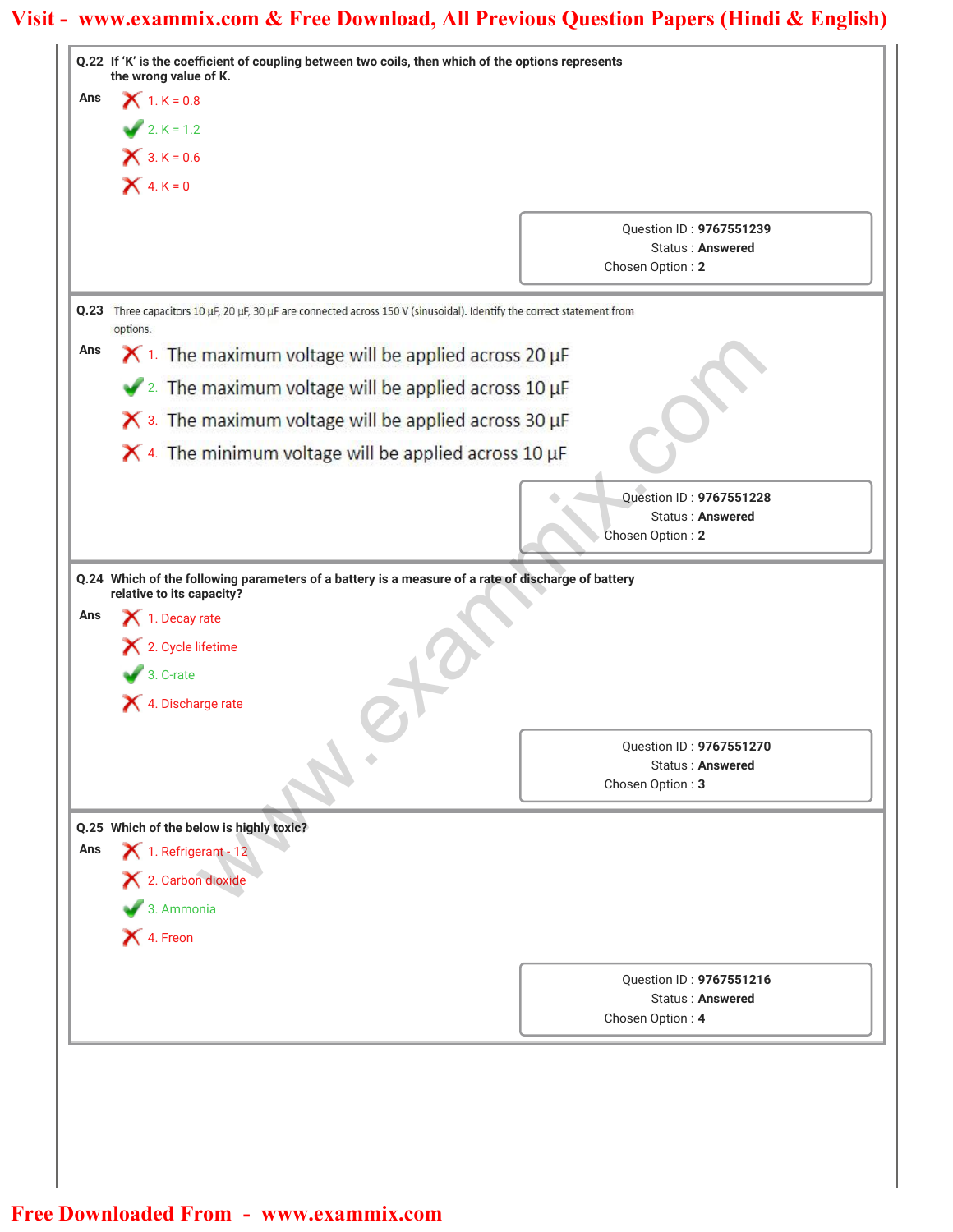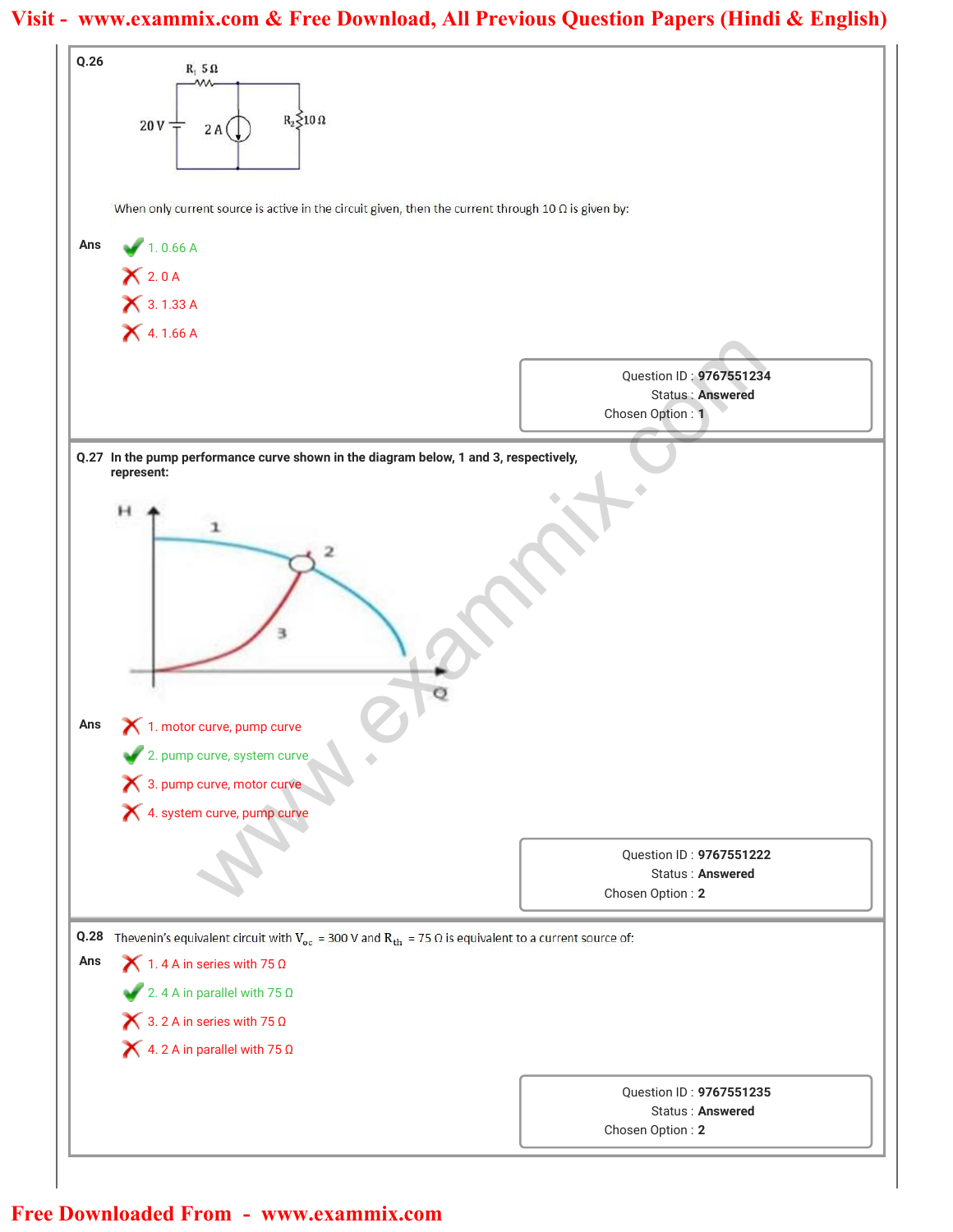| 1. Rankine<br>Ans<br>$\blacktriangleright$ 2. Otto<br>X 3. diesel<br>$\blacktriangleright$ 4. dual<br>Question ID: 9767551252<br><b>Status: Answered</b><br>Chosen Option: 1<br>Q.30 Which of the following is NOT a heat transfer fluid in solar power utilisation?<br>$\blacktriangleright$ 1. Freon<br>Ans<br>X 2. Molten salt<br>3. Synthetic oil<br>4. Pressurised steam<br>Question ID: 9767551251<br>Status: Answered<br>Chosen Option: 1<br>Q.31 Which of the following is a solid fuel?<br>1. Peat<br>Ans<br>X 2. LSHS<br>$X$ 3. LDO<br>4. Hydrogen fuel<br>Question ID: 9767551209<br><b>Status: Answered</b><br>Chosen Option: 1<br>Q.32 In the power measurement by the two wattmeter method, if $W_1 = W_2 = 2000$ W, then the<br>system is said to be operating at:<br>Ans<br>1. lagging power factor<br>2. unity power factor<br>3. zero power factor<br>4. leading power factor<br>Question ID: 9767551242<br><b>Status: Answered</b><br>Chosen Option: 2 | Q.29 The _____ cycle is employed for solar thermal power generation. |  |
|---------------------------------------------------------------------------------------------------------------------------------------------------------------------------------------------------------------------------------------------------------------------------------------------------------------------------------------------------------------------------------------------------------------------------------------------------------------------------------------------------------------------------------------------------------------------------------------------------------------------------------------------------------------------------------------------------------------------------------------------------------------------------------------------------------------------------------------------------------------------------------------------------------------------------------------------------------------------------|----------------------------------------------------------------------|--|
|                                                                                                                                                                                                                                                                                                                                                                                                                                                                                                                                                                                                                                                                                                                                                                                                                                                                                                                                                                           |                                                                      |  |
|                                                                                                                                                                                                                                                                                                                                                                                                                                                                                                                                                                                                                                                                                                                                                                                                                                                                                                                                                                           |                                                                      |  |
|                                                                                                                                                                                                                                                                                                                                                                                                                                                                                                                                                                                                                                                                                                                                                                                                                                                                                                                                                                           |                                                                      |  |
|                                                                                                                                                                                                                                                                                                                                                                                                                                                                                                                                                                                                                                                                                                                                                                                                                                                                                                                                                                           |                                                                      |  |
|                                                                                                                                                                                                                                                                                                                                                                                                                                                                                                                                                                                                                                                                                                                                                                                                                                                                                                                                                                           |                                                                      |  |
|                                                                                                                                                                                                                                                                                                                                                                                                                                                                                                                                                                                                                                                                                                                                                                                                                                                                                                                                                                           |                                                                      |  |
|                                                                                                                                                                                                                                                                                                                                                                                                                                                                                                                                                                                                                                                                                                                                                                                                                                                                                                                                                                           |                                                                      |  |
|                                                                                                                                                                                                                                                                                                                                                                                                                                                                                                                                                                                                                                                                                                                                                                                                                                                                                                                                                                           |                                                                      |  |
|                                                                                                                                                                                                                                                                                                                                                                                                                                                                                                                                                                                                                                                                                                                                                                                                                                                                                                                                                                           |                                                                      |  |
|                                                                                                                                                                                                                                                                                                                                                                                                                                                                                                                                                                                                                                                                                                                                                                                                                                                                                                                                                                           |                                                                      |  |
|                                                                                                                                                                                                                                                                                                                                                                                                                                                                                                                                                                                                                                                                                                                                                                                                                                                                                                                                                                           |                                                                      |  |
|                                                                                                                                                                                                                                                                                                                                                                                                                                                                                                                                                                                                                                                                                                                                                                                                                                                                                                                                                                           |                                                                      |  |
|                                                                                                                                                                                                                                                                                                                                                                                                                                                                                                                                                                                                                                                                                                                                                                                                                                                                                                                                                                           |                                                                      |  |
|                                                                                                                                                                                                                                                                                                                                                                                                                                                                                                                                                                                                                                                                                                                                                                                                                                                                                                                                                                           |                                                                      |  |
|                                                                                                                                                                                                                                                                                                                                                                                                                                                                                                                                                                                                                                                                                                                                                                                                                                                                                                                                                                           |                                                                      |  |
|                                                                                                                                                                                                                                                                                                                                                                                                                                                                                                                                                                                                                                                                                                                                                                                                                                                                                                                                                                           |                                                                      |  |
|                                                                                                                                                                                                                                                                                                                                                                                                                                                                                                                                                                                                                                                                                                                                                                                                                                                                                                                                                                           |                                                                      |  |
|                                                                                                                                                                                                                                                                                                                                                                                                                                                                                                                                                                                                                                                                                                                                                                                                                                                                                                                                                                           |                                                                      |  |
|                                                                                                                                                                                                                                                                                                                                                                                                                                                                                                                                                                                                                                                                                                                                                                                                                                                                                                                                                                           |                                                                      |  |
|                                                                                                                                                                                                                                                                                                                                                                                                                                                                                                                                                                                                                                                                                                                                                                                                                                                                                                                                                                           |                                                                      |  |
|                                                                                                                                                                                                                                                                                                                                                                                                                                                                                                                                                                                                                                                                                                                                                                                                                                                                                                                                                                           |                                                                      |  |
|                                                                                                                                                                                                                                                                                                                                                                                                                                                                                                                                                                                                                                                                                                                                                                                                                                                                                                                                                                           |                                                                      |  |
|                                                                                                                                                                                                                                                                                                                                                                                                                                                                                                                                                                                                                                                                                                                                                                                                                                                                                                                                                                           |                                                                      |  |
|                                                                                                                                                                                                                                                                                                                                                                                                                                                                                                                                                                                                                                                                                                                                                                                                                                                                                                                                                                           |                                                                      |  |
|                                                                                                                                                                                                                                                                                                                                                                                                                                                                                                                                                                                                                                                                                                                                                                                                                                                                                                                                                                           |                                                                      |  |
|                                                                                                                                                                                                                                                                                                                                                                                                                                                                                                                                                                                                                                                                                                                                                                                                                                                                                                                                                                           |                                                                      |  |
|                                                                                                                                                                                                                                                                                                                                                                                                                                                                                                                                                                                                                                                                                                                                                                                                                                                                                                                                                                           |                                                                      |  |
|                                                                                                                                                                                                                                                                                                                                                                                                                                                                                                                                                                                                                                                                                                                                                                                                                                                                                                                                                                           |                                                                      |  |
|                                                                                                                                                                                                                                                                                                                                                                                                                                                                                                                                                                                                                                                                                                                                                                                                                                                                                                                                                                           |                                                                      |  |
|                                                                                                                                                                                                                                                                                                                                                                                                                                                                                                                                                                                                                                                                                                                                                                                                                                                                                                                                                                           |                                                                      |  |
|                                                                                                                                                                                                                                                                                                                                                                                                                                                                                                                                                                                                                                                                                                                                                                                                                                                                                                                                                                           |                                                                      |  |
|                                                                                                                                                                                                                                                                                                                                                                                                                                                                                                                                                                                                                                                                                                                                                                                                                                                                                                                                                                           |                                                                      |  |
|                                                                                                                                                                                                                                                                                                                                                                                                                                                                                                                                                                                                                                                                                                                                                                                                                                                                                                                                                                           |                                                                      |  |
|                                                                                                                                                                                                                                                                                                                                                                                                                                                                                                                                                                                                                                                                                                                                                                                                                                                                                                                                                                           |                                                                      |  |
|                                                                                                                                                                                                                                                                                                                                                                                                                                                                                                                                                                                                                                                                                                                                                                                                                                                                                                                                                                           |                                                                      |  |
|                                                                                                                                                                                                                                                                                                                                                                                                                                                                                                                                                                                                                                                                                                                                                                                                                                                                                                                                                                           |                                                                      |  |
|                                                                                                                                                                                                                                                                                                                                                                                                                                                                                                                                                                                                                                                                                                                                                                                                                                                                                                                                                                           |                                                                      |  |
|                                                                                                                                                                                                                                                                                                                                                                                                                                                                                                                                                                                                                                                                                                                                                                                                                                                                                                                                                                           |                                                                      |  |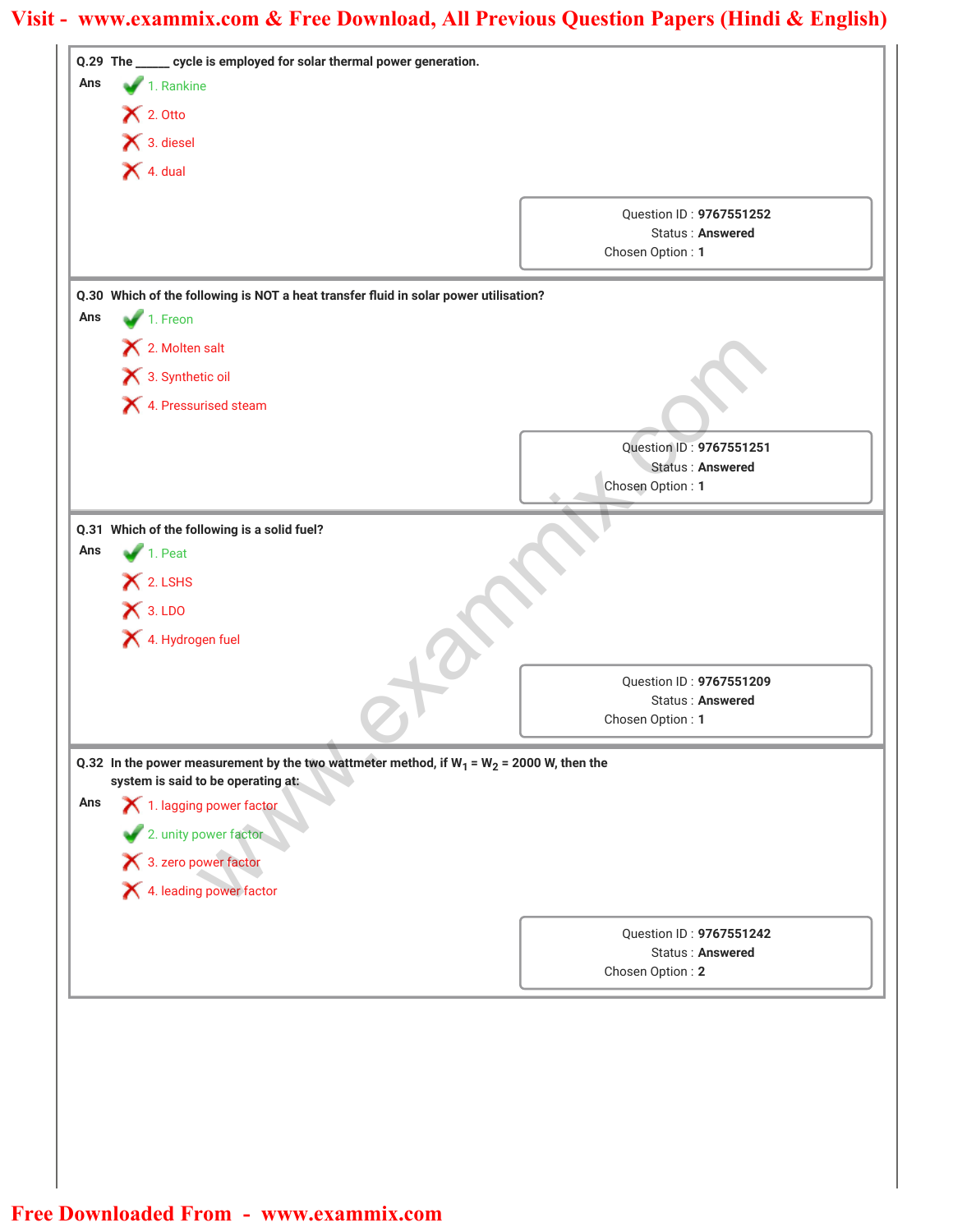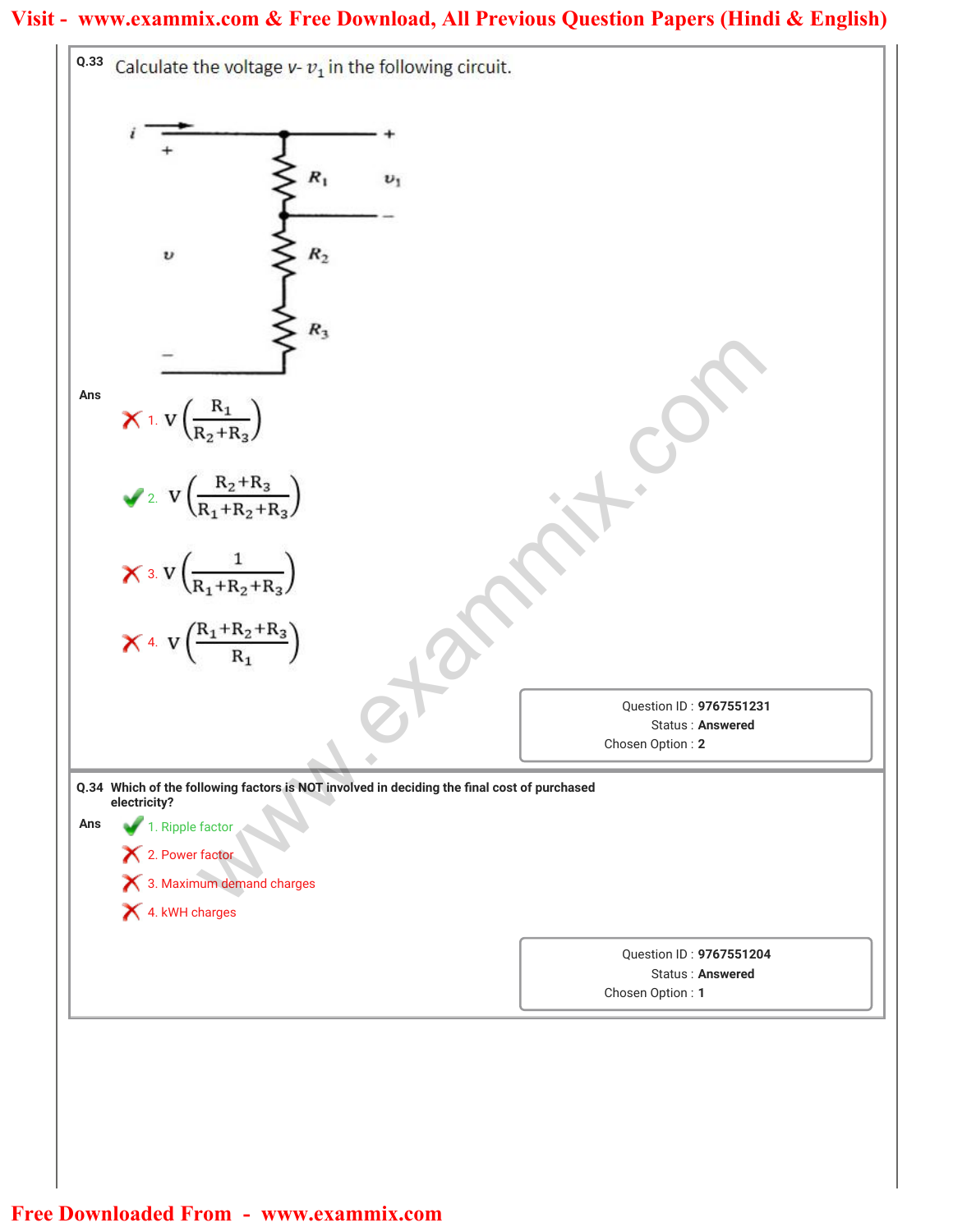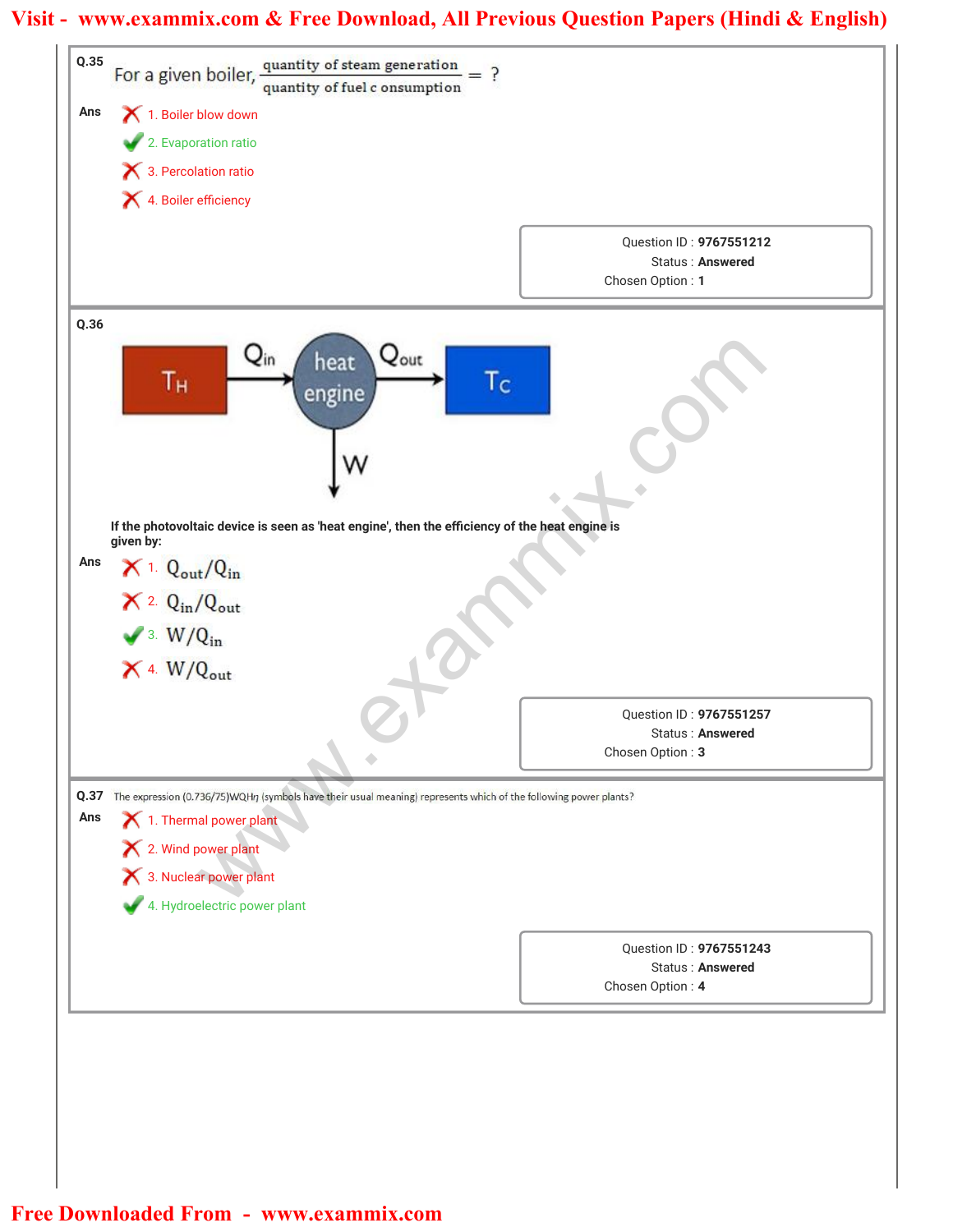|     | Q.38 The typical life time of a PV module is approximately:                                                                                 |                                                    |
|-----|---------------------------------------------------------------------------------------------------------------------------------------------|----------------------------------------------------|
| Ans | $\blacktriangleright$ 1.15 years                                                                                                            |                                                    |
|     | $2.25 \text{ years}$                                                                                                                        |                                                    |
|     | $\bigtimes$ 3.10 years                                                                                                                      |                                                    |
|     | $\bigtimes$ 4.5 years                                                                                                                       |                                                    |
|     |                                                                                                                                             | Question ID: 9767551269                            |
|     |                                                                                                                                             | Status: Answered                                   |
|     |                                                                                                                                             | Chosen Option: 2                                   |
|     | Q.39 A three-phase induction motor's synchronous speed is 1,000 rpm. Then which of the                                                      |                                                    |
| Ans | following motor speeds is practically impossible?<br>$1.1,000$ rpm                                                                          |                                                    |
|     | × 2.950 rpm                                                                                                                                 |                                                    |
|     | × 3.920 rpm                                                                                                                                 |                                                    |
|     | <b>X</b> 4.980 rpm                                                                                                                          |                                                    |
|     |                                                                                                                                             |                                                    |
|     |                                                                                                                                             | Question ID: 9767551215                            |
|     |                                                                                                                                             | Status: Answered<br>Chosen Option: 1               |
|     |                                                                                                                                             |                                                    |
|     | Q.40 If the power factor of an installation is improved from $\cos\Phi_1$ to $\cos\Phi_2$ , then the distribution losses will come down by: |                                                    |
| Ans | <b>X</b> 1. 1 + $(cos\Phi_1 / cos\Phi_2)$                                                                                                   |                                                    |
|     | $X^2$ cos $\Phi_1$ /cos $\Phi_2$                                                                                                            |                                                    |
|     | $\sqrt{3}$ . 1 – $(cos\Phi_1/cos\Phi_2)$ 2                                                                                                  |                                                    |
|     |                                                                                                                                             |                                                    |
|     | $X$ 4. 1 – $(cos \Phi_1 / cos \Phi_2)$                                                                                                      |                                                    |
|     |                                                                                                                                             | Question ID: 9767551214                            |
|     |                                                                                                                                             | Status: Answered                                   |
|     |                                                                                                                                             | Chosen Option: 3                                   |
|     | Q.41 Pick the odd option out.                                                                                                               |                                                    |
| Ans | 1. Altitude angle                                                                                                                           |                                                    |
|     | X 2. Hour angle<br>X 3. Zenith angle                                                                                                        |                                                    |
|     |                                                                                                                                             |                                                    |
|     | 4. Load angle                                                                                                                               |                                                    |
|     |                                                                                                                                             |                                                    |
|     |                                                                                                                                             | Question ID: 9767551256<br><b>Status: Answered</b> |
|     |                                                                                                                                             | Chosen Option: 4                                   |
|     |                                                                                                                                             |                                                    |
|     |                                                                                                                                             |                                                    |
|     |                                                                                                                                             |                                                    |
|     |                                                                                                                                             |                                                    |
|     |                                                                                                                                             |                                                    |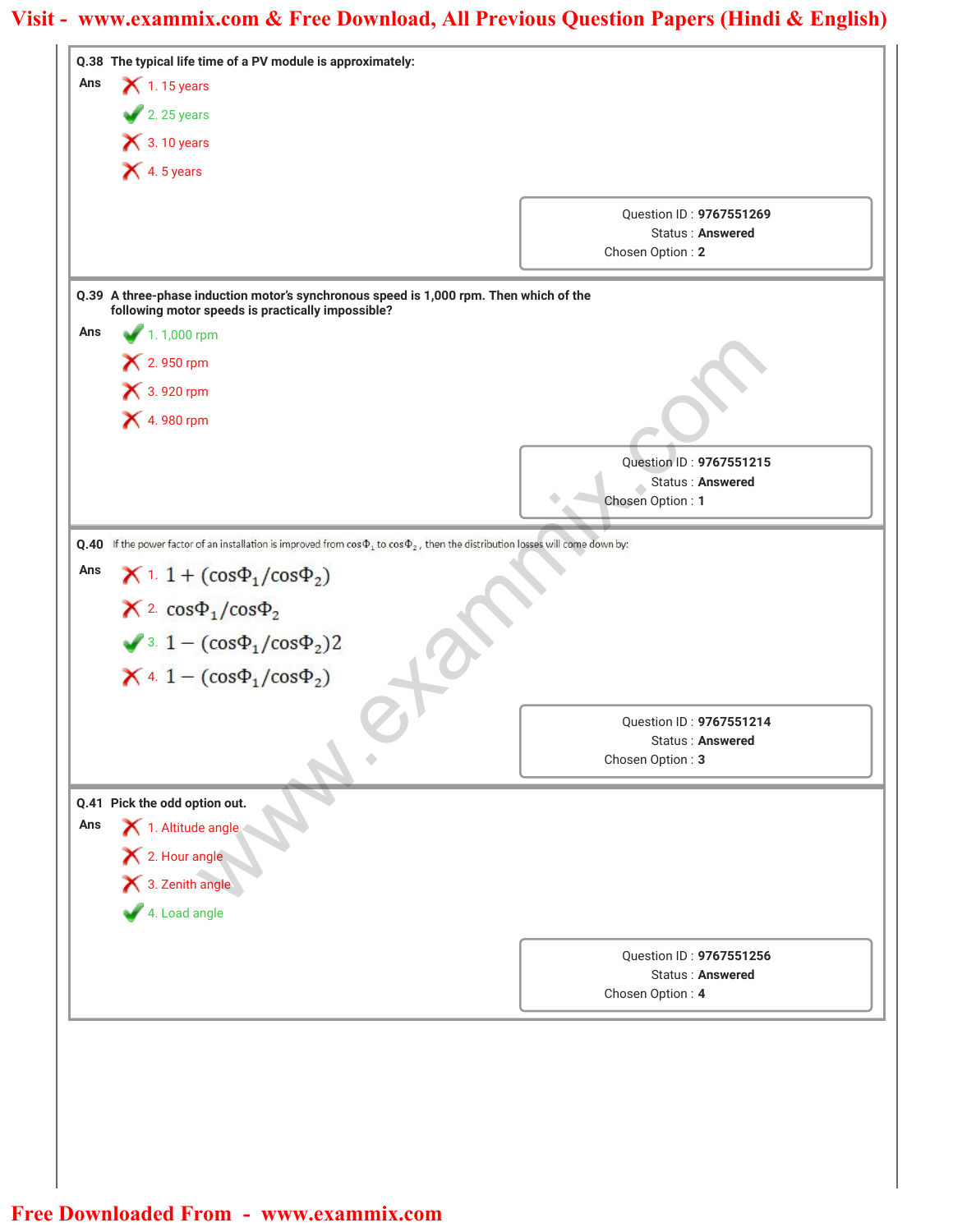| $X$ 2. Kg/m<br>3. It has no measuring unit<br>$X$ 4. Kg/m <sup>3</sup><br>Question ID: 9767551208<br><b>Status: Answered</b><br>Chosen Option: 3<br>Q.43 In terms of the solar energy utilisation, MPPT stands for:<br>1. Minimum Power Portion Tracking<br>Ans<br>X 2. Minimum Power Point Tracking<br>X 3. Maximum Power Portion Tracking<br>4. Maximum Power Point Tracking<br>Question ID: 9767551248<br><b>Status: Answered</b><br>Chosen Option: 4<br>Q.44 Which of the following enables customers, industries and governments to effectively<br>manage their energy needs through energy-efficient technologies?<br>1. EESL<br>$\bigtimes$ 2. IGBC<br>$X$ 3. EIL<br>X 4. BEE<br>Question ID: 9767551273<br>Status: Answered<br>Chosen Option: 4<br>Q.45 In a solar system, zenith angle + solar altitude angle = ?<br>$1.90$ degree<br>X 2.180 degree<br>X 3.60 degree<br>X 4.0 degree<br>Question ID: 9767551265<br>Status: Answered<br>Chosen Option: 1 | Ans | Q.42 Which unit is used to measure the specific gravity of liquid fuels?<br>$X$ 1. Kg/m <sup>2</sup> |  |
|-------------------------------------------------------------------------------------------------------------------------------------------------------------------------------------------------------------------------------------------------------------------------------------------------------------------------------------------------------------------------------------------------------------------------------------------------------------------------------------------------------------------------------------------------------------------------------------------------------------------------------------------------------------------------------------------------------------------------------------------------------------------------------------------------------------------------------------------------------------------------------------------------------------------------------------------------------------------|-----|------------------------------------------------------------------------------------------------------|--|
|                                                                                                                                                                                                                                                                                                                                                                                                                                                                                                                                                                                                                                                                                                                                                                                                                                                                                                                                                                   |     |                                                                                                      |  |
|                                                                                                                                                                                                                                                                                                                                                                                                                                                                                                                                                                                                                                                                                                                                                                                                                                                                                                                                                                   |     |                                                                                                      |  |
|                                                                                                                                                                                                                                                                                                                                                                                                                                                                                                                                                                                                                                                                                                                                                                                                                                                                                                                                                                   |     |                                                                                                      |  |
|                                                                                                                                                                                                                                                                                                                                                                                                                                                                                                                                                                                                                                                                                                                                                                                                                                                                                                                                                                   |     |                                                                                                      |  |
|                                                                                                                                                                                                                                                                                                                                                                                                                                                                                                                                                                                                                                                                                                                                                                                                                                                                                                                                                                   |     |                                                                                                      |  |
|                                                                                                                                                                                                                                                                                                                                                                                                                                                                                                                                                                                                                                                                                                                                                                                                                                                                                                                                                                   |     |                                                                                                      |  |
|                                                                                                                                                                                                                                                                                                                                                                                                                                                                                                                                                                                                                                                                                                                                                                                                                                                                                                                                                                   |     |                                                                                                      |  |
|                                                                                                                                                                                                                                                                                                                                                                                                                                                                                                                                                                                                                                                                                                                                                                                                                                                                                                                                                                   |     |                                                                                                      |  |
|                                                                                                                                                                                                                                                                                                                                                                                                                                                                                                                                                                                                                                                                                                                                                                                                                                                                                                                                                                   |     |                                                                                                      |  |
|                                                                                                                                                                                                                                                                                                                                                                                                                                                                                                                                                                                                                                                                                                                                                                                                                                                                                                                                                                   |     |                                                                                                      |  |
|                                                                                                                                                                                                                                                                                                                                                                                                                                                                                                                                                                                                                                                                                                                                                                                                                                                                                                                                                                   |     |                                                                                                      |  |
|                                                                                                                                                                                                                                                                                                                                                                                                                                                                                                                                                                                                                                                                                                                                                                                                                                                                                                                                                                   |     |                                                                                                      |  |
|                                                                                                                                                                                                                                                                                                                                                                                                                                                                                                                                                                                                                                                                                                                                                                                                                                                                                                                                                                   |     |                                                                                                      |  |
|                                                                                                                                                                                                                                                                                                                                                                                                                                                                                                                                                                                                                                                                                                                                                                                                                                                                                                                                                                   |     |                                                                                                      |  |
|                                                                                                                                                                                                                                                                                                                                                                                                                                                                                                                                                                                                                                                                                                                                                                                                                                                                                                                                                                   |     |                                                                                                      |  |
|                                                                                                                                                                                                                                                                                                                                                                                                                                                                                                                                                                                                                                                                                                                                                                                                                                                                                                                                                                   | Ans |                                                                                                      |  |
|                                                                                                                                                                                                                                                                                                                                                                                                                                                                                                                                                                                                                                                                                                                                                                                                                                                                                                                                                                   |     |                                                                                                      |  |
|                                                                                                                                                                                                                                                                                                                                                                                                                                                                                                                                                                                                                                                                                                                                                                                                                                                                                                                                                                   |     |                                                                                                      |  |
|                                                                                                                                                                                                                                                                                                                                                                                                                                                                                                                                                                                                                                                                                                                                                                                                                                                                                                                                                                   |     |                                                                                                      |  |
|                                                                                                                                                                                                                                                                                                                                                                                                                                                                                                                                                                                                                                                                                                                                                                                                                                                                                                                                                                   |     |                                                                                                      |  |
|                                                                                                                                                                                                                                                                                                                                                                                                                                                                                                                                                                                                                                                                                                                                                                                                                                                                                                                                                                   |     |                                                                                                      |  |
|                                                                                                                                                                                                                                                                                                                                                                                                                                                                                                                                                                                                                                                                                                                                                                                                                                                                                                                                                                   |     |                                                                                                      |  |
|                                                                                                                                                                                                                                                                                                                                                                                                                                                                                                                                                                                                                                                                                                                                                                                                                                                                                                                                                                   |     |                                                                                                      |  |
|                                                                                                                                                                                                                                                                                                                                                                                                                                                                                                                                                                                                                                                                                                                                                                                                                                                                                                                                                                   |     |                                                                                                      |  |
|                                                                                                                                                                                                                                                                                                                                                                                                                                                                                                                                                                                                                                                                                                                                                                                                                                                                                                                                                                   |     |                                                                                                      |  |
|                                                                                                                                                                                                                                                                                                                                                                                                                                                                                                                                                                                                                                                                                                                                                                                                                                                                                                                                                                   | Ans |                                                                                                      |  |
|                                                                                                                                                                                                                                                                                                                                                                                                                                                                                                                                                                                                                                                                                                                                                                                                                                                                                                                                                                   |     |                                                                                                      |  |
|                                                                                                                                                                                                                                                                                                                                                                                                                                                                                                                                                                                                                                                                                                                                                                                                                                                                                                                                                                   |     |                                                                                                      |  |
|                                                                                                                                                                                                                                                                                                                                                                                                                                                                                                                                                                                                                                                                                                                                                                                                                                                                                                                                                                   |     |                                                                                                      |  |
|                                                                                                                                                                                                                                                                                                                                                                                                                                                                                                                                                                                                                                                                                                                                                                                                                                                                                                                                                                   |     |                                                                                                      |  |
|                                                                                                                                                                                                                                                                                                                                                                                                                                                                                                                                                                                                                                                                                                                                                                                                                                                                                                                                                                   |     |                                                                                                      |  |
|                                                                                                                                                                                                                                                                                                                                                                                                                                                                                                                                                                                                                                                                                                                                                                                                                                                                                                                                                                   |     |                                                                                                      |  |
|                                                                                                                                                                                                                                                                                                                                                                                                                                                                                                                                                                                                                                                                                                                                                                                                                                                                                                                                                                   |     |                                                                                                      |  |
|                                                                                                                                                                                                                                                                                                                                                                                                                                                                                                                                                                                                                                                                                                                                                                                                                                                                                                                                                                   |     |                                                                                                      |  |
|                                                                                                                                                                                                                                                                                                                                                                                                                                                                                                                                                                                                                                                                                                                                                                                                                                                                                                                                                                   |     |                                                                                                      |  |
|                                                                                                                                                                                                                                                                                                                                                                                                                                                                                                                                                                                                                                                                                                                                                                                                                                                                                                                                                                   |     |                                                                                                      |  |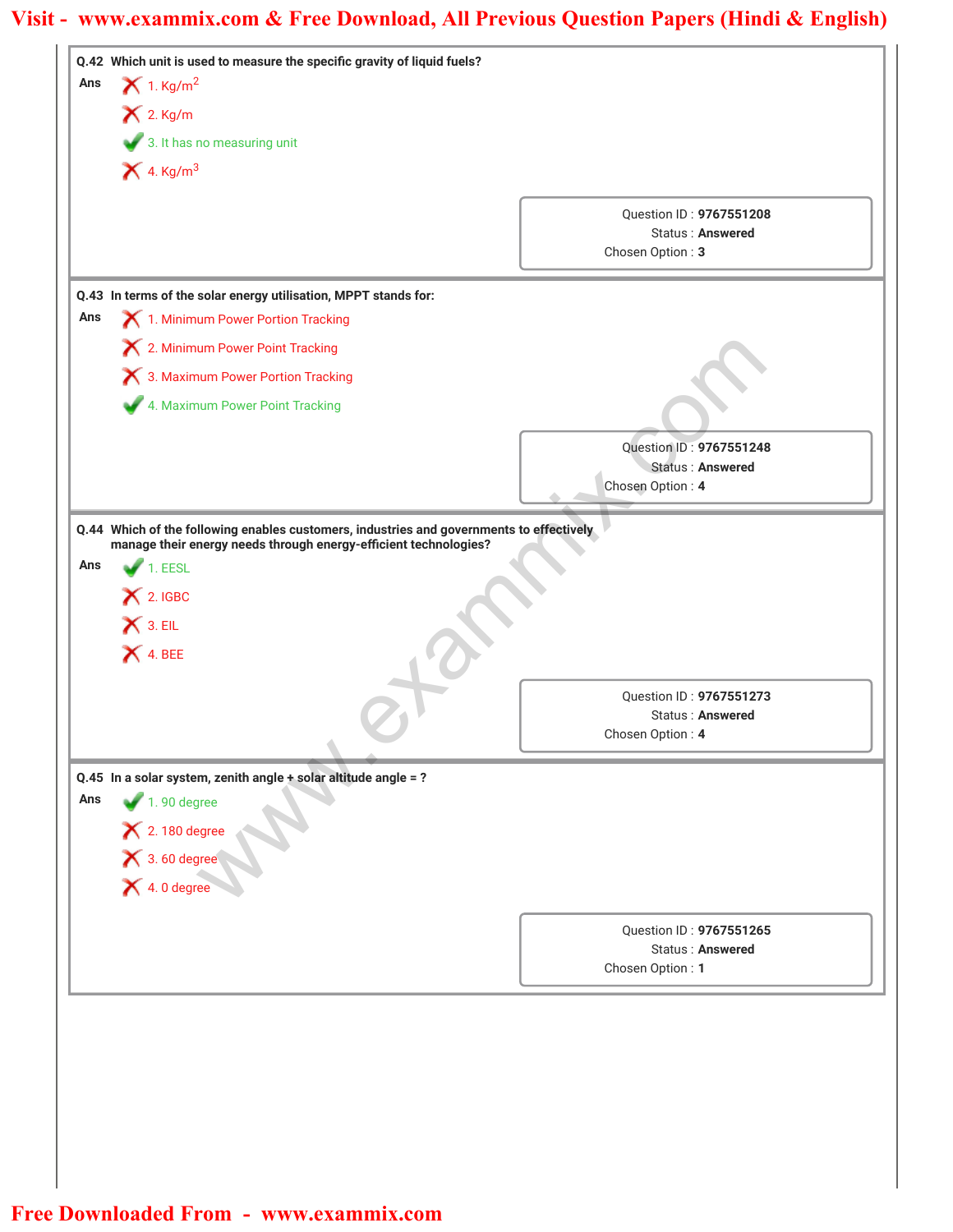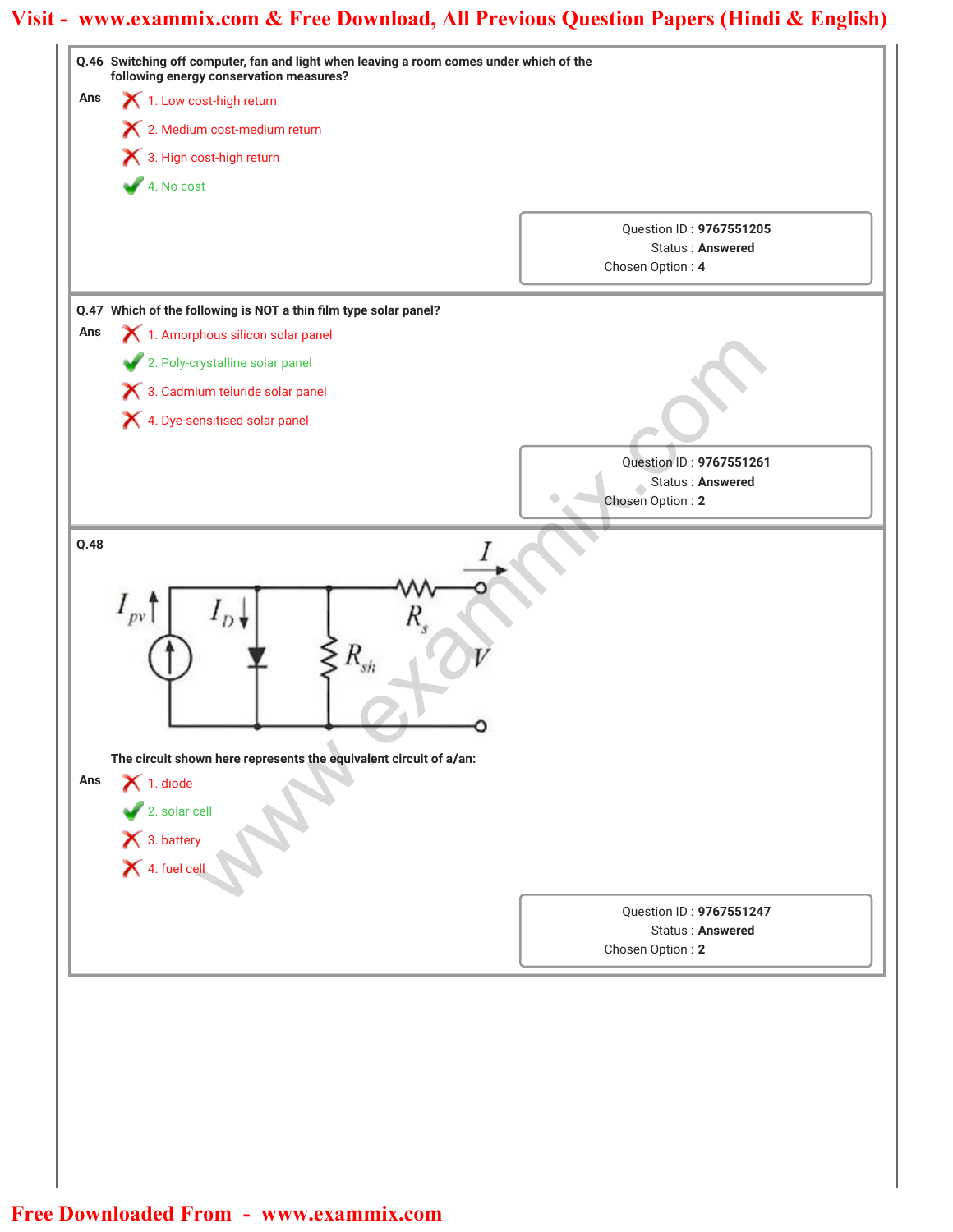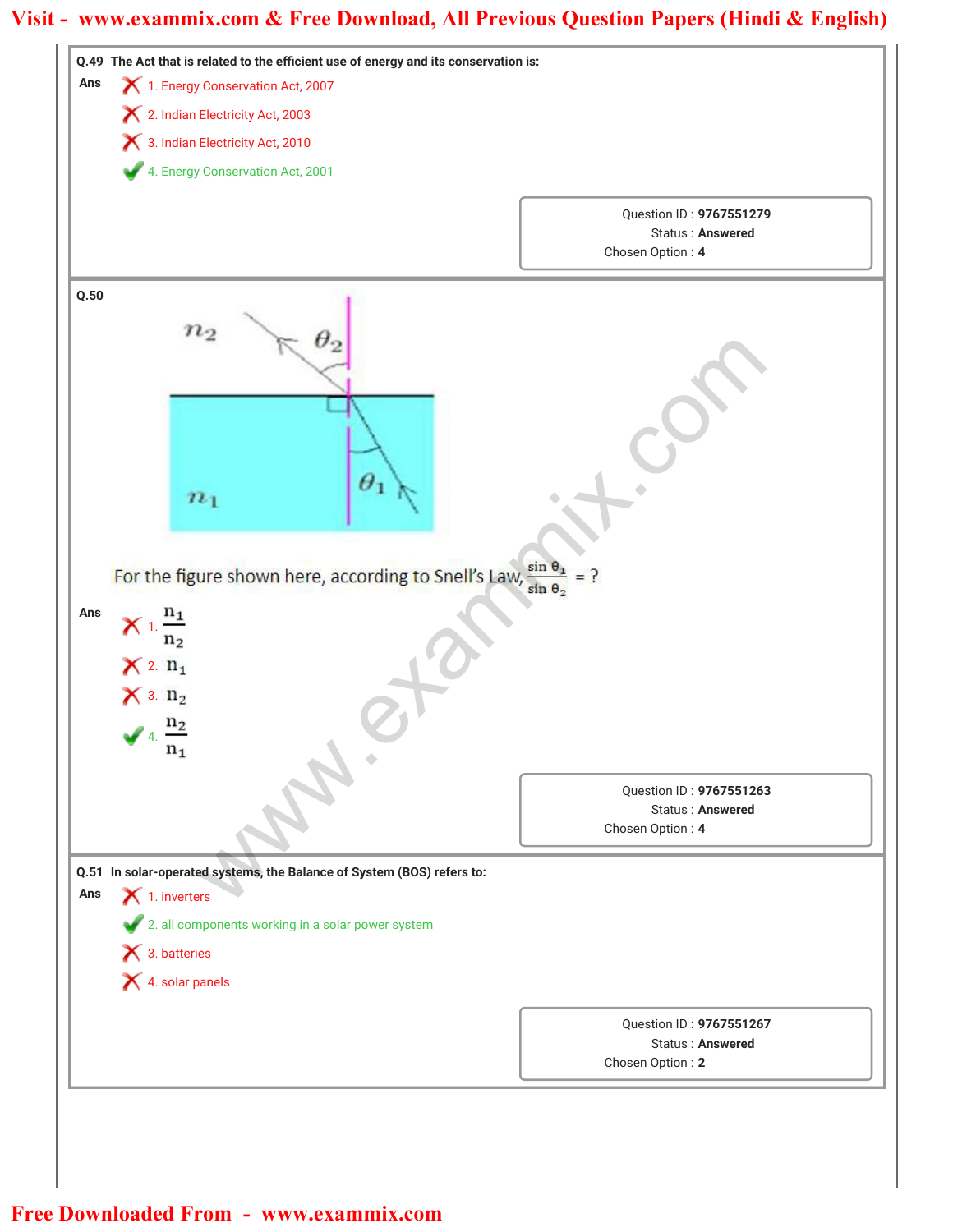|     | Q.52 The flux through a 1000-turn coil is defined by $t^3$ -2t milli weber, where 't' is the time in |                                                    |
|-----|------------------------------------------------------------------------------------------------------|----------------------------------------------------|
| Ans | seconds. Calculate the magnitude of the induced emf at t = 2 seconds.<br>$X$ 1.9 V                   |                                                    |
|     | 2.10V                                                                                                |                                                    |
|     | $X$ 3.11 V                                                                                           |                                                    |
|     | $X$ 4.12 V                                                                                           |                                                    |
|     |                                                                                                      |                                                    |
|     |                                                                                                      | Question ID: 9767551241                            |
|     |                                                                                                      | <b>Status: Answered</b><br>Chosen Option: 2        |
|     |                                                                                                      |                                                    |
|     | Q.53 Reducing the RPM of a fan by 10 percent decreases the static pressure by:                       |                                                    |
| Ans | $\blacktriangleright$ 1.39 percent                                                                   |                                                    |
|     | $\blacktriangleright$ 2.19 percent                                                                   |                                                    |
|     | $\bigtimes$ 3. 29 percent                                                                            |                                                    |
|     | X 4.9 percent                                                                                        |                                                    |
|     |                                                                                                      | Question ID: 9767551220                            |
|     |                                                                                                      | Status: Answered                                   |
|     |                                                                                                      | Chosen Option: 2                                   |
|     | Q.54 1,000 equivalent annual sun hours correspond to _____                                           | hours/day.                                         |
| Ans | 1.2.8                                                                                                |                                                    |
|     | $X$ 2.4.8                                                                                            |                                                    |
|     | $X$ 3.3.8                                                                                            |                                                    |
|     | $X$ 4.1.8                                                                                            |                                                    |
|     |                                                                                                      |                                                    |
|     |                                                                                                      | Ouestion ID: 9767551271<br><b>Status: Answered</b> |
|     |                                                                                                      | Chosen Option: 3                                   |
|     |                                                                                                      |                                                    |
|     | Q.55 In the Japanese concept of energy conservation called 'KAIZEN', the syllable 'KAIZEN'<br>means: |                                                    |
| Ans | 1. continuous management                                                                             |                                                    |
|     | 2. continuous improvement                                                                            |                                                    |
|     | × 3. energy management                                                                               |                                                    |
|     | X 4. energy conservation                                                                             |                                                    |
|     |                                                                                                      |                                                    |
|     |                                                                                                      | Question ID: 9767551203                            |
|     |                                                                                                      | <b>Status: Answered</b><br>Chosen Option: 2        |
|     |                                                                                                      |                                                    |
|     |                                                                                                      |                                                    |
|     |                                                                                                      |                                                    |
|     |                                                                                                      |                                                    |
|     |                                                                                                      |                                                    |
|     |                                                                                                      |                                                    |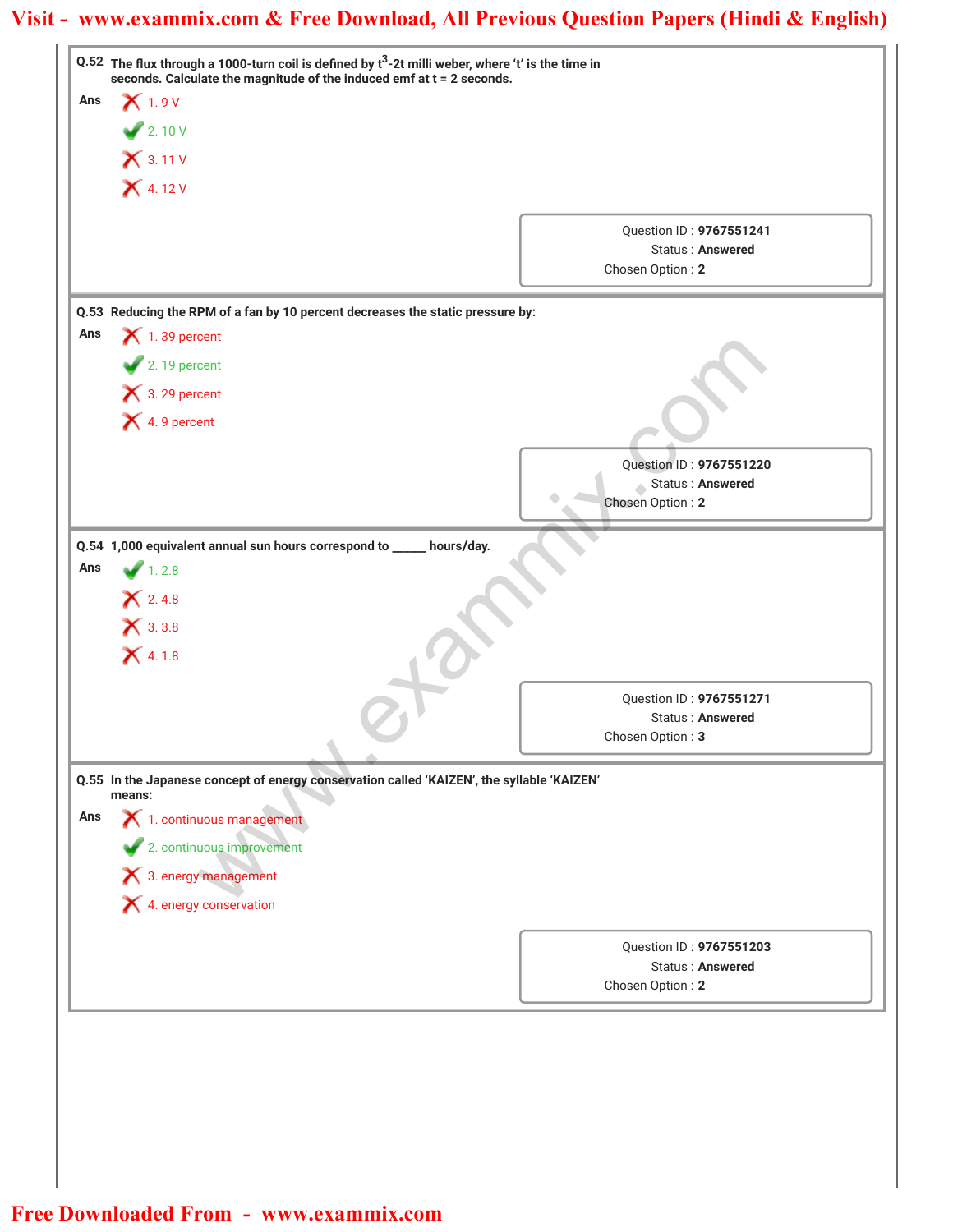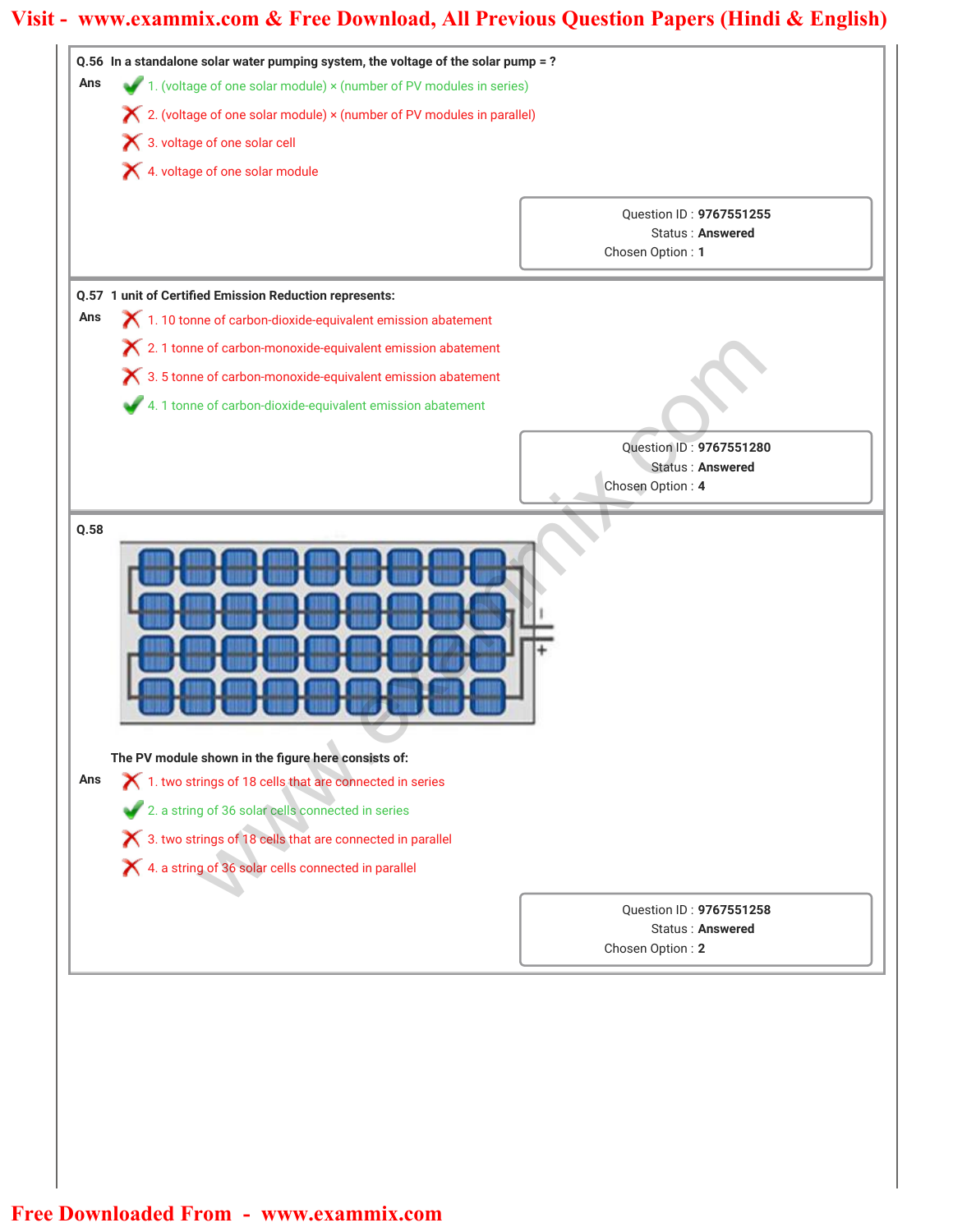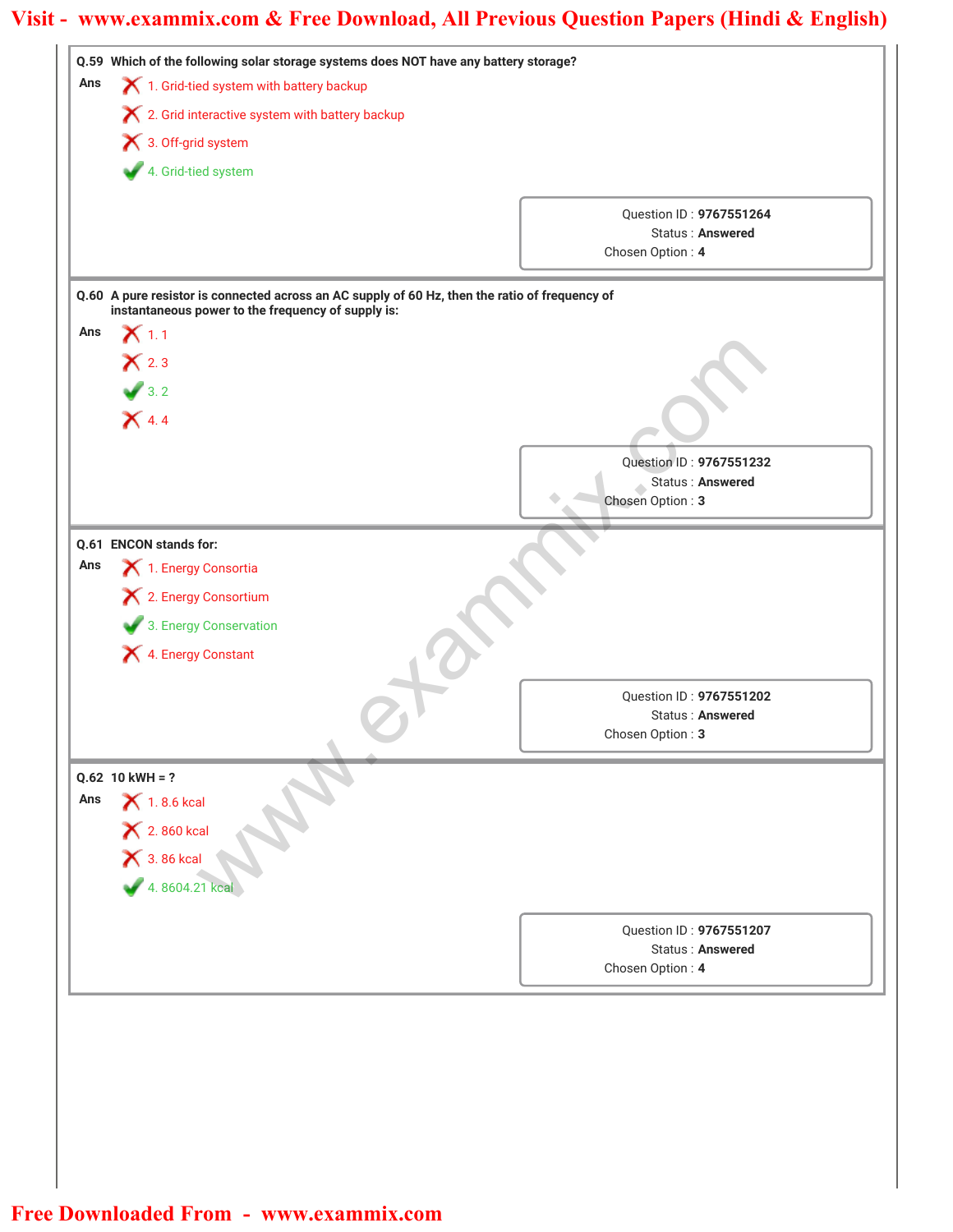|     | Q.63 Which of the following instruments is used to measure total hemisphere solar radiation<br>(beam + diffuse) on a horizontal surface? |                                                                 |  |
|-----|------------------------------------------------------------------------------------------------------------------------------------------|-----------------------------------------------------------------|--|
| Ans | 1. Pyranometer                                                                                                                           |                                                                 |  |
|     | $\mathsf{\times}$ 2. Pyrheliometer                                                                                                       |                                                                 |  |
|     | 3. Manometer                                                                                                                             |                                                                 |  |
|     | X 4. Osmometer                                                                                                                           |                                                                 |  |
|     |                                                                                                                                          |                                                                 |  |
|     |                                                                                                                                          | Question ID: 9767551259<br>Status: Answered                     |  |
|     |                                                                                                                                          | Chosen Option: 1                                                |  |
|     |                                                                                                                                          |                                                                 |  |
| Ans | Q.64 The specific ratio of a compressor is:<br>$\blacktriangleright$ 1. equal to 1                                                       |                                                                 |  |
|     | $\mathsf{\times}$ 2. upto 1.11                                                                                                           |                                                                 |  |
|     |                                                                                                                                          |                                                                 |  |
|     | 3. more than 1.20                                                                                                                        |                                                                 |  |
|     | 4. between 1.11 to 1.20                                                                                                                  |                                                                 |  |
|     |                                                                                                                                          | Question ID: 9767551219                                         |  |
|     |                                                                                                                                          | Status: Answered                                                |  |
|     |                                                                                                                                          | Chosen Option: 3                                                |  |
|     | 2. hydro, nuclear, thermal power<br>3. thermal, nuclear, hydropower<br>4. thermal, hydro, nuclear power                                  | Question ID: 9767551244<br>Status: Answered<br>Chosen Option: 3 |  |
| Ans | Q.66 While calculating humidity ratio, we consider the _____ in the denominator.                                                         |                                                                 |  |
|     | 1. volume of wet air                                                                                                                     |                                                                 |  |
|     |                                                                                                                                          |                                                                 |  |
|     |                                                                                                                                          |                                                                 |  |
|     |                                                                                                                                          |                                                                 |  |
|     |                                                                                                                                          | Question ID: 9767551218                                         |  |
|     |                                                                                                                                          | Status: Answered                                                |  |
|     |                                                                                                                                          | Chosen Option: 2                                                |  |
|     | 2. mass of dry air<br>3. volume of dry air<br>4. mass of wet air                                                                         |                                                                 |  |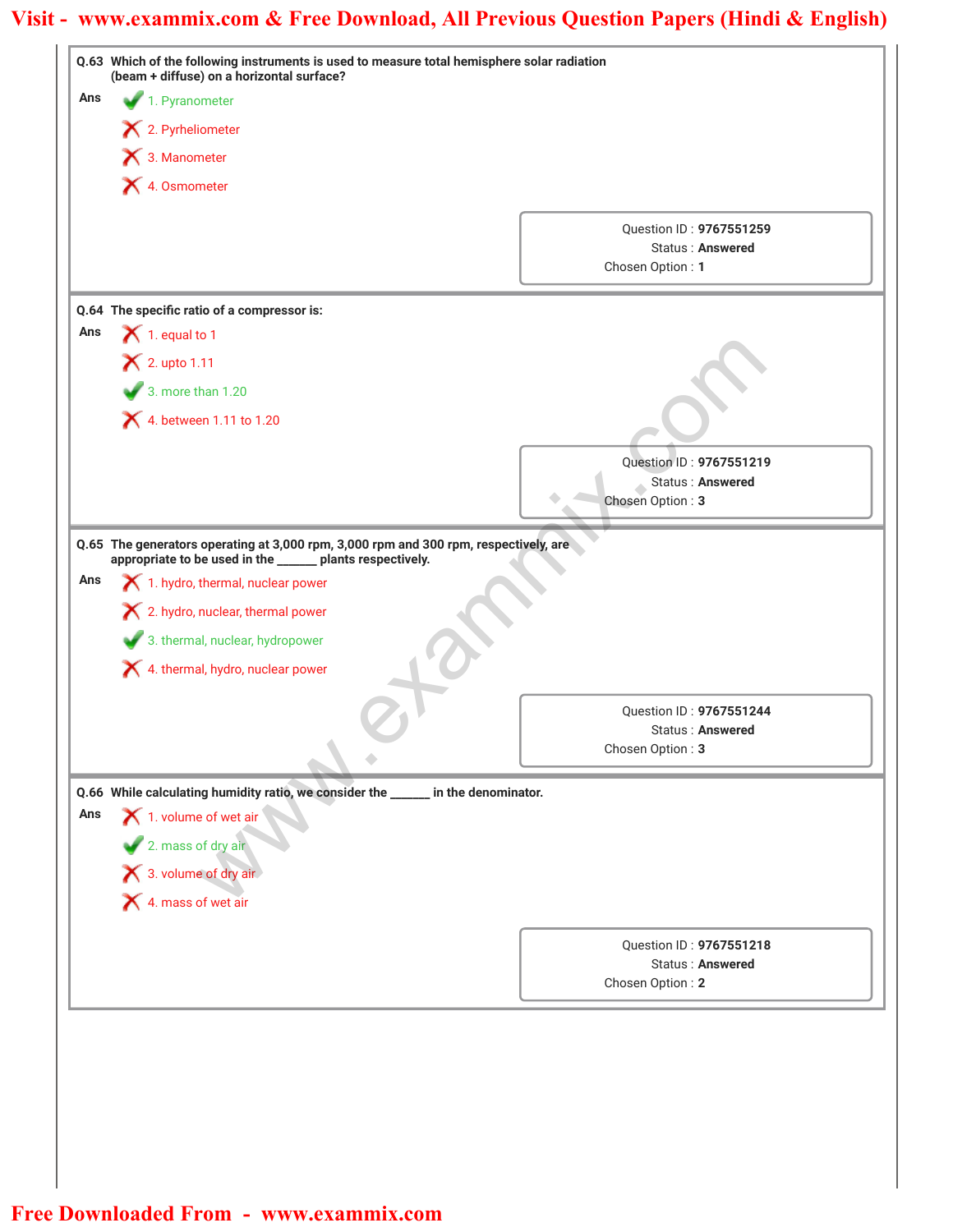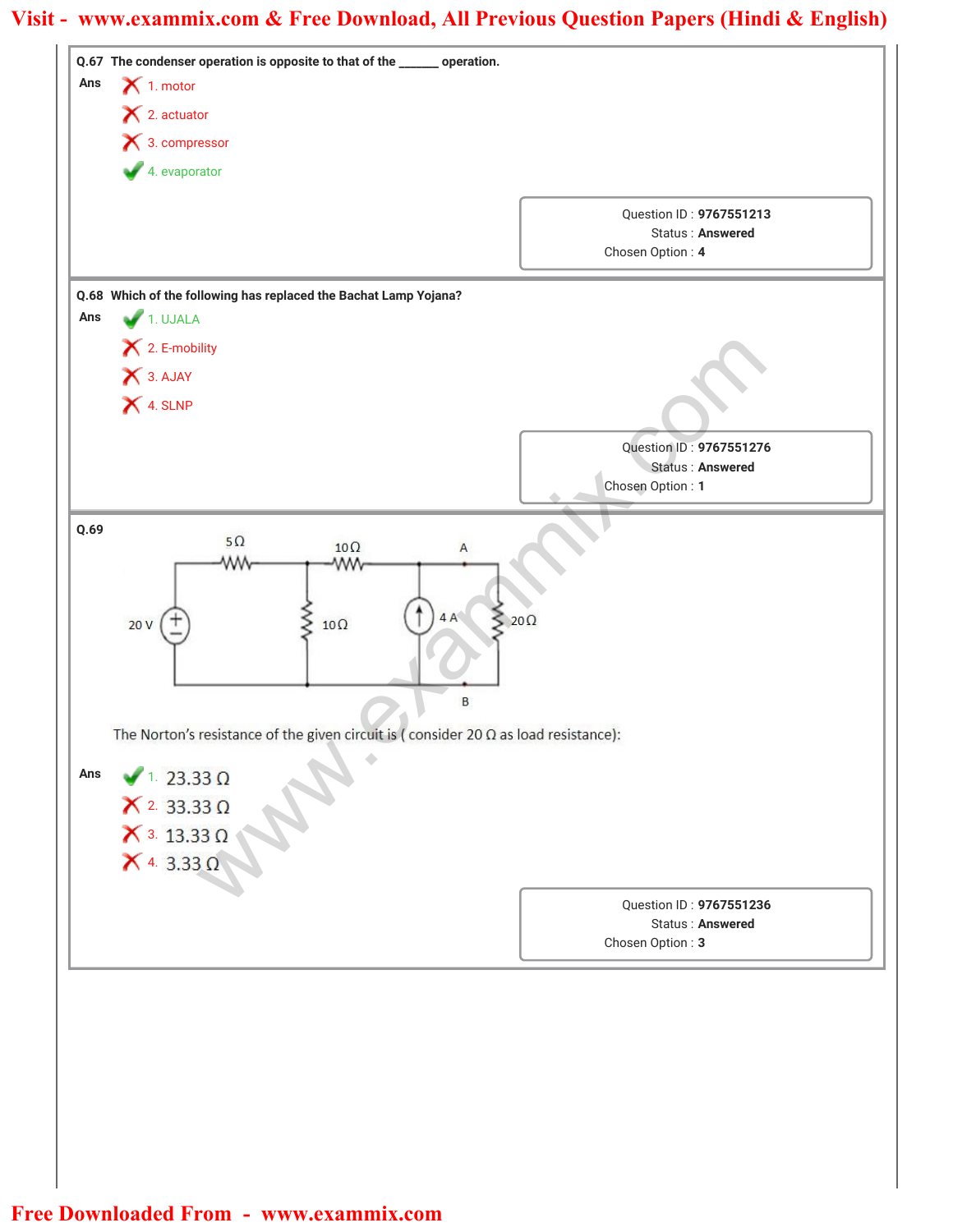|     | Q.70 Radiometry is the science of:                                                                                                  |                                             |
|-----|-------------------------------------------------------------------------------------------------------------------------------------|---------------------------------------------|
| Ans | 1. measurement of resistance                                                                                                        |                                             |
|     | 2. measurement of light                                                                                                             |                                             |
|     | $\boldsymbol{\times}$ 3. measurement of radioactivity                                                                               |                                             |
|     | X 4. measurement of electrical energy                                                                                               |                                             |
|     |                                                                                                                                     |                                             |
|     |                                                                                                                                     | Question ID: 9767551266<br>Status: Answered |
|     |                                                                                                                                     | Chosen Option: 3                            |
|     |                                                                                                                                     |                                             |
|     | Q.71 As of data available till January 2020, the electric vehicle sales in India are less than _____<br>of the total vehicle sales. |                                             |
| Ans | $\bigtimes$ 1.8 percent                                                                                                             |                                             |
|     | $\blacktriangleright$ 2.10 percent                                                                                                  |                                             |
|     | $\bigtimes$ 3.5 percent                                                                                                             |                                             |
|     | $4.1$ percent                                                                                                                       |                                             |
|     |                                                                                                                                     |                                             |
|     |                                                                                                                                     | Question ID: 9767551277                     |
|     |                                                                                                                                     | Status: Answered<br>Chosen Option: 4        |
|     |                                                                                                                                     |                                             |
|     | Q.72 Global radiation refers to the ______, which strikes a horizontal surface.                                                     |                                             |
| Ans | X 1. direct component of sunlight                                                                                                   |                                             |
|     | X 2. diffuse component of sunlight                                                                                                  |                                             |
|     | 3. direct-normal and diffuse component of sunlight                                                                                  |                                             |
|     | X 4. direct-normal component of sunlight                                                                                            |                                             |
|     |                                                                                                                                     |                                             |
|     |                                                                                                                                     | Question ID: 9767551262<br>Status: Answered |
|     |                                                                                                                                     | Chosen Option: 3                            |
|     |                                                                                                                                     |                                             |
| Ans | Q.73 Which of the following is the least efficient?<br>$\boldsymbol{\times}$ 1. CFL                                                 |                                             |
|     |                                                                                                                                     |                                             |
|     | X 2. Neon lamp                                                                                                                      |                                             |
|     | 3. Incandescent lamp                                                                                                                |                                             |
|     | 4. Fluorescent lamp                                                                                                                 |                                             |
|     |                                                                                                                                     | Question ID: 9767551278                     |
|     |                                                                                                                                     | Status: Answered                            |
|     |                                                                                                                                     | Chosen Option: 2                            |
|     |                                                                                                                                     |                                             |
|     |                                                                                                                                     |                                             |
|     |                                                                                                                                     |                                             |
|     |                                                                                                                                     |                                             |
|     |                                                                                                                                     |                                             |
|     |                                                                                                                                     |                                             |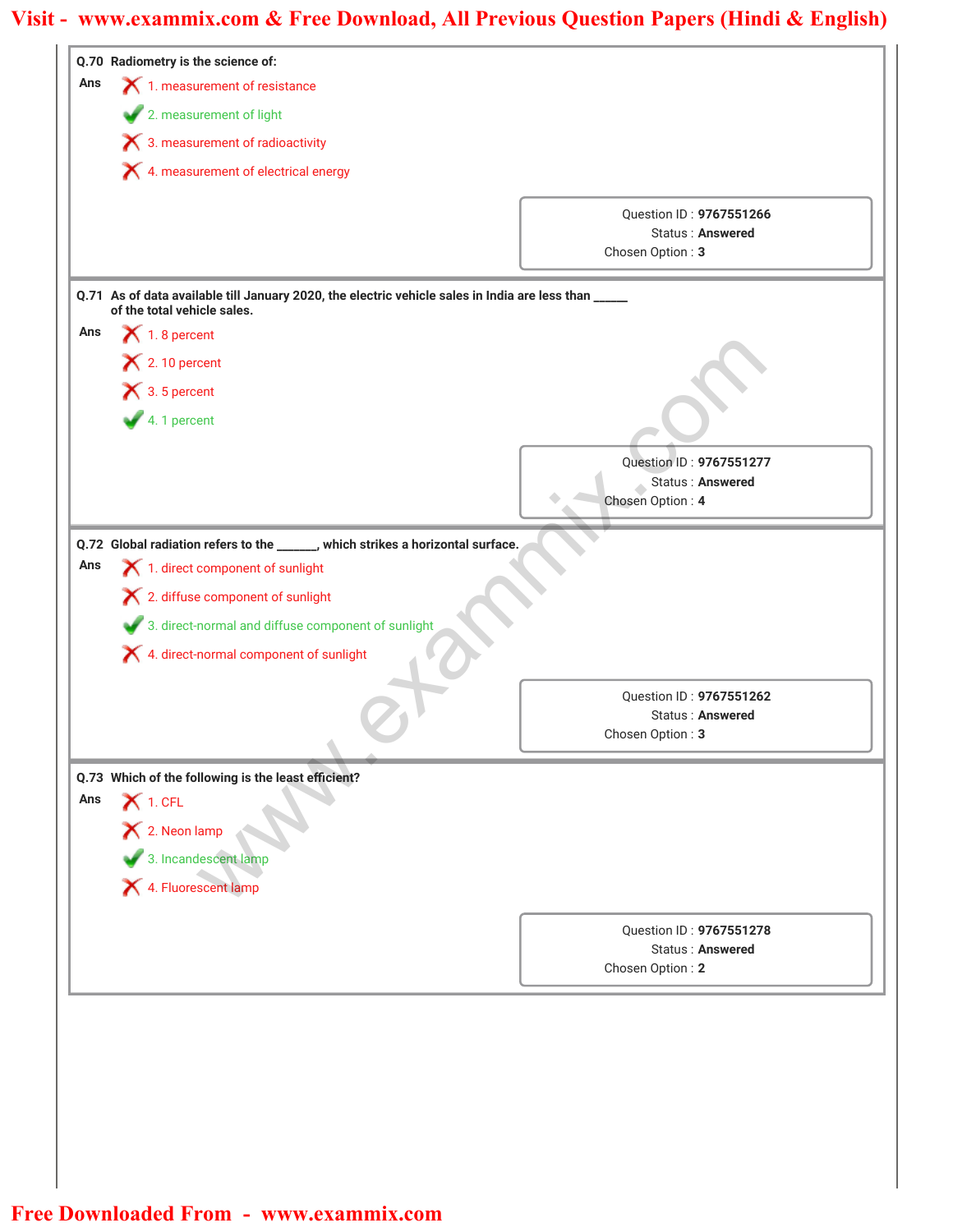|     | Q.74 Zero inductance and infinite resistance are the features of:<br>1. Short-circuited coil                                   |                                                  |  |
|-----|--------------------------------------------------------------------------------------------------------------------------------|--------------------------------------------------|--|
| Ans | X 2. coil connected to an AC voltage source                                                                                    |                                                  |  |
|     | X 3. coil connected to a DC voltage source                                                                                     |                                                  |  |
|     | $4.$ open coil                                                                                                                 |                                                  |  |
|     |                                                                                                                                |                                                  |  |
|     |                                                                                                                                | Question ID: 9767551238                          |  |
|     |                                                                                                                                | Status: Answered<br>Chosen Option: 4             |  |
|     |                                                                                                                                |                                                  |  |
|     | Q.75 Illumination level is measured with the help of which of the following instruments?                                       |                                                  |  |
| Ans | 1. Lux meter                                                                                                                   |                                                  |  |
|     | X 2. Manometer                                                                                                                 |                                                  |  |
|     | 3. Leak detector                                                                                                               |                                                  |  |
|     | 4. Fyrite                                                                                                                      |                                                  |  |
|     |                                                                                                                                | Question ID: 9767551206                          |  |
|     |                                                                                                                                | Status: Answered                                 |  |
|     |                                                                                                                                | Chosen Option: 1                                 |  |
|     | Q.76 Which of the below is the correct full form of AJAY?                                                                      |                                                  |  |
| Ans | 1. Atal Jeevan Yoga                                                                                                            |                                                  |  |
|     | X 2. Atal Jana Yojana                                                                                                          |                                                  |  |
|     | 3. Atal Jyoti Yojana                                                                                                           |                                                  |  |
|     | 4. Atal Jeevan Yojana                                                                                                          |                                                  |  |
|     |                                                                                                                                | Question ID: 9767551275                          |  |
|     |                                                                                                                                | <b>Status: Answered</b>                          |  |
|     |                                                                                                                                | Chosen Option: 3                                 |  |
|     |                                                                                                                                |                                                  |  |
|     |                                                                                                                                |                                                  |  |
| Ans | Q.77 A 40 mH inductor is supplied with a current of 2 $\sin(314t - 45^\circ)$ . The average power consumed by the inductor is: |                                                  |  |
|     | $1.$ Zero                                                                                                                      |                                                  |  |
|     |                                                                                                                                |                                                  |  |
|     |                                                                                                                                |                                                  |  |
|     | X 2.40 W<br>X 3.20 W<br>X 4.10 W                                                                                               |                                                  |  |
|     |                                                                                                                                | Question ID: 9767551233                          |  |
|     |                                                                                                                                | <b>Status: Not Answered</b><br>Chosen Option: -- |  |